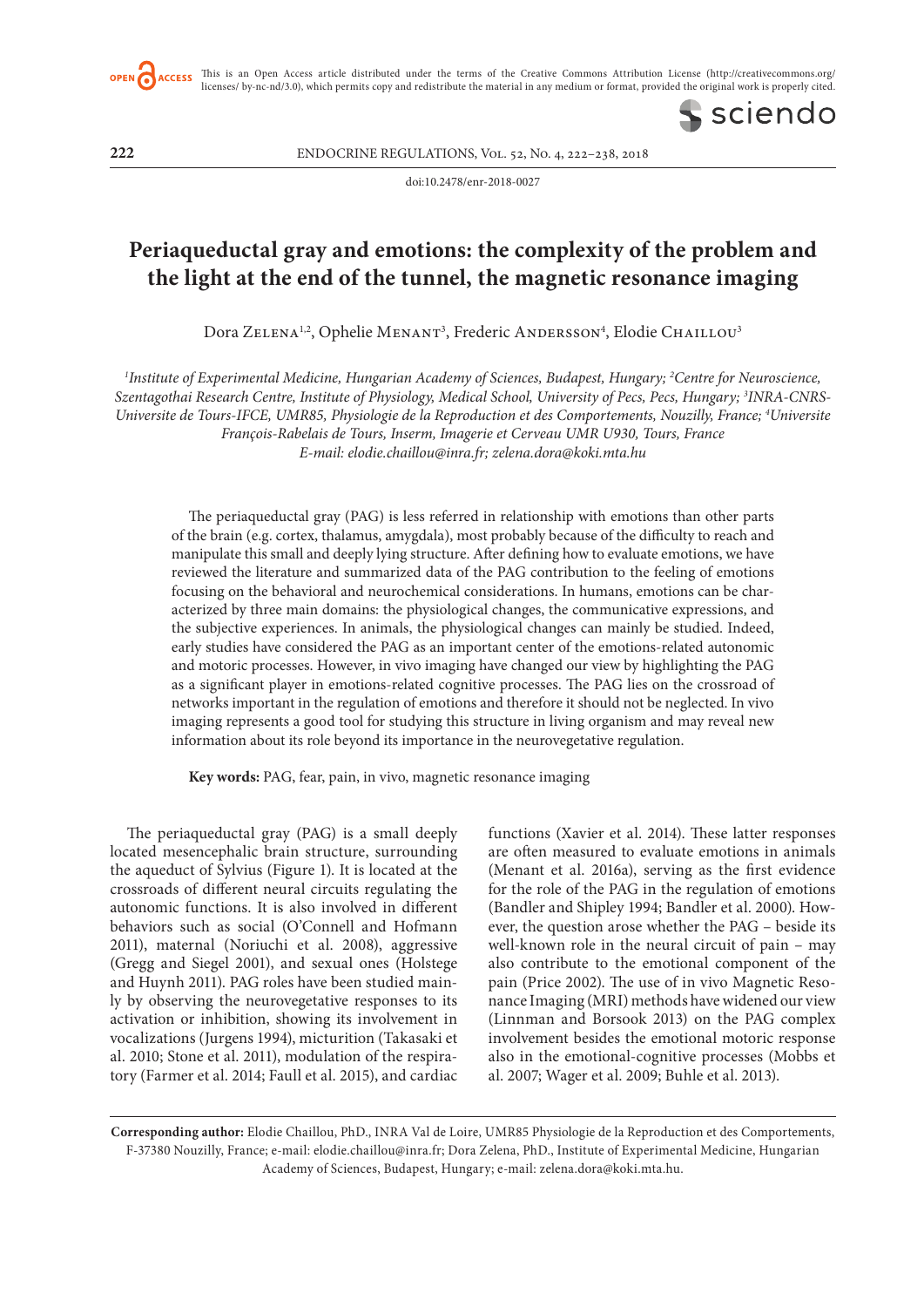Before examining the emotions-related literature of the PAG, we will first define what the emotions are.

## **From the definition of emotions toward its neuronal network**

Throughout the literature, several definitions and theoretical concepts have been debated and proposed for emotions that have been described by numerous terms (Bindra 1970; Leventhal and Scherer 1987; Leventhal and Patrick-Miller 2000). Some of them have used the term emotional *qualia* (subjective experiences), based on the human perception and feeling (Russell and Mahrabian 1977; McNaughton 1989). Defined as a reaction to a particular event, similar emotional expression has been reported throughout species and described it as an evolutionary adaptive process (Darwin 1872). Some consider that primary and secondary emotions can be distinguished. *Primary emotions*, which are fear, joy, disgust, sadness, surprise, and anger, are innate and occur in the whole animal kingdom (Leventhal and Scherer 1987). *Secondary emotions*, which need "a level of complex, conscious reasoning" are learned and appear specifically in humans (Leventhal and Scherer 1987). Emotions can be described with their several components, which are bound and correlated with each other and specific to the emotional *qualia* (Dantzer 2002a; Mauss and Robinson 2009). The three main components used to define the emotions in humans include physiological changes, communicative expressions and subjective experiences, requiring cognitive processes (Figure 2) (Dantzer 2002a).

Several theories have been proposed to describe the emotional processes (from perception to emotions), which differed by the level of the cognitive process integration (Figure 3). According to the *James-Lange theory*, after perceiving a stimulus that somehow affects the person, disturbing physiological changes such as palpitations, shortness of breath, anxiety, etc. (also called arousal) occur (Cannon 1927). The acknowledgment of these symptoms at cortical level determines an emotional *qualia* (Schachter and Singer 1962). Thus, recognition of physical changes are the emotions. On the contrary, according to the *Cannon-Bard theory* (also known as thalamic theory of emotions) (Cannon 1927), the triggering event induces a nerve impulse, which goes directly to the thalamus, where the message divides. One part goes to cortex leading to subjective feelings, while the other part goes to the hypothalamus and triggers neurovegetative physical responses. Thus, interpretation of emotions at cortical level and bodily changes occur simultaneously (Schachter and Singer 1962). The two factors theory of emotions (also known as *Schachter-Singer theory* or appraisal theory) emphasize the importance of the cognitive process (Schachter and Singer 1962). More precisely, all the



**Figure 1**. 3D presentations of the periaqueductal gray (PAG) in the mouse brain (red) generated with the help of https://scalablebrainatlas.incf.org/composer/.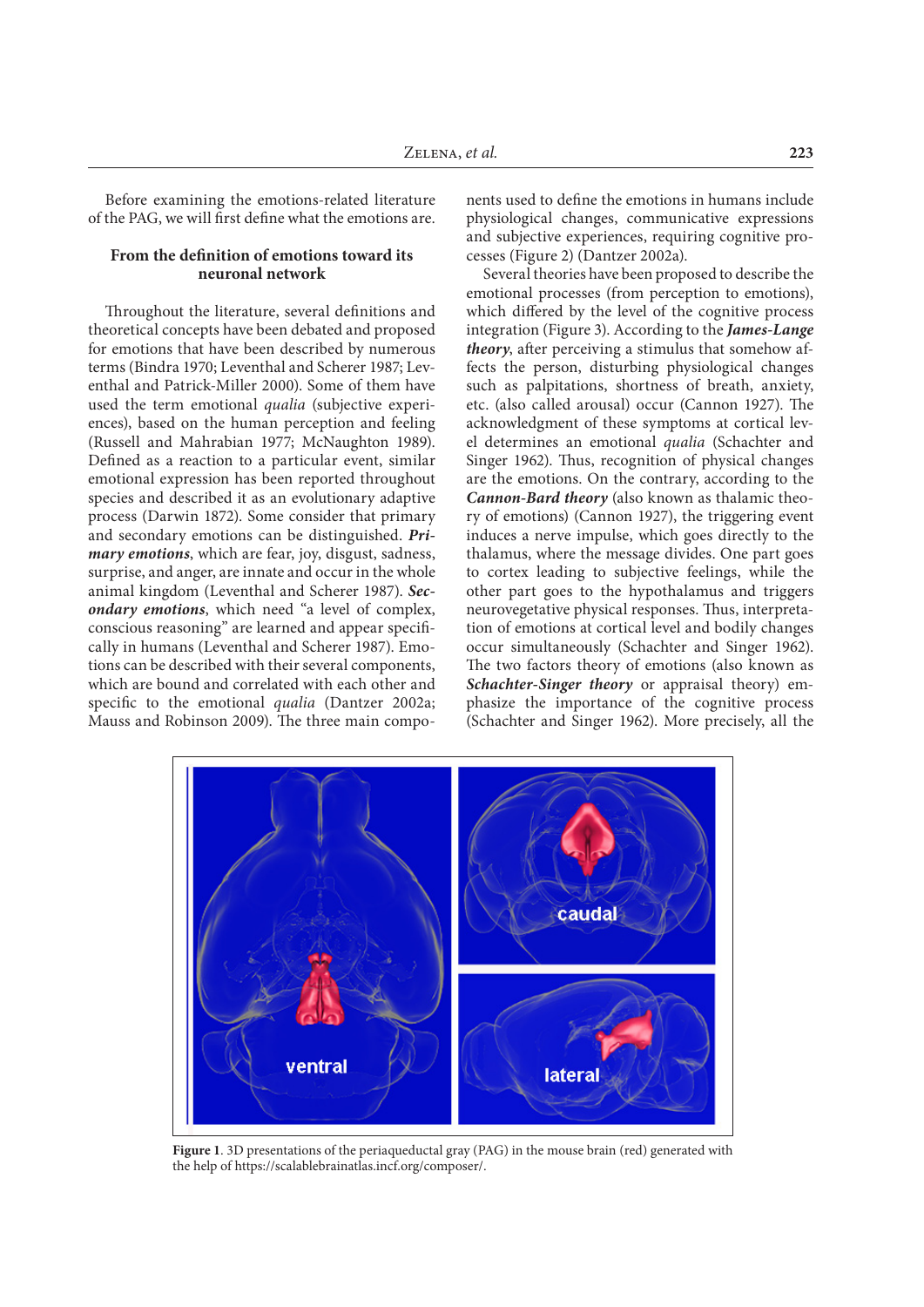

**Figure 2**. Schematic representation of the emotions circuit in non-human animals from the event perceived by the subject which trigger the loop of the cognitive-bodily changes. The distinct cognitive processes are mediated by specific brain structures which interact with each other and induce specific bodily changes which also influence the cognitive processes. Abbreviations: ACC – anterior cingulate cortex; LH – lateral hypothalamus; PAG – periaqueductal gray; PFC – prefrontal cortex; PVN – paraventricular nucleus of the hypothalamus; VMH – ventromedial hypothalamic nucleus.

stimuli induce the same arousal and it is differentiated only by its cognitive appraisal. Based on these concepts and theories, emotions can be defined as a mental process caused by an acute event that induces intense, sudden and transient responses in our body, which appear simultaneously and have relevant aim for the organism (adapted from Kirouac 1998). The last mentioned appraisal theory integrates the three emotional components (see Figure 2) and is widely adapted in studies with non-human species (Boissy et al. 2007; Veissier and Boissy 2007). Thus, for evaluating experimentally-evoked emotions of an animal, the usual approach is to expose it to a standardized event that triggers emotions (Dantzer 2002b). Because of the lack of access to its subjective component, emotions are evaluated through physiological responses such as neurovegetative and neuroendocrine changes, behavioral responses and brain activities. For example, the exposure to a predator in nonhuman animals increases the cardiac and respiratory frequencies, enhances sympathetic activity, increases the levels of adrenocorticotropin and glucocorticoids

(known as stress hormones), inhibit non-defensive behaviors (*e.g.* feeding behavior, sexual behavior) and induce flight or fight behavior or freezing (Apfelbach et al. 2005). These different kinds of emotional responses result from complex mental processes that could be summarized in three steps: the *perception*, the *reaction* and the *cognitive control* (Figure 2**)** under the control of the neural circuit of emotions (Menant 2016a). The *perception* of the particular and acute event is due to the sensory cortex such as the visual cortex (Furl 2015). The *reaction* is firstly due to *integration and interpretation* of the particular and acute event depending on the subject (age, gender, life story etc.) (Menant 2016a), which includes, for example, the prefrontal cortex (PFC), anterior cingulate cortex (ACC), insula and amygdala (Roxo et al. 2011). Then, the reaction results in *autonomic and endocrine responses*, under the control of the medulla (Bodnar 2012) and cerebellum (Snider and Maiti 1976), and the hypothalamic structures such as the lateral hypothalamic area (LH) and the paraventricular (PVN) and ventromedial (VMH) nuclei (Bodnar 2012). Fi-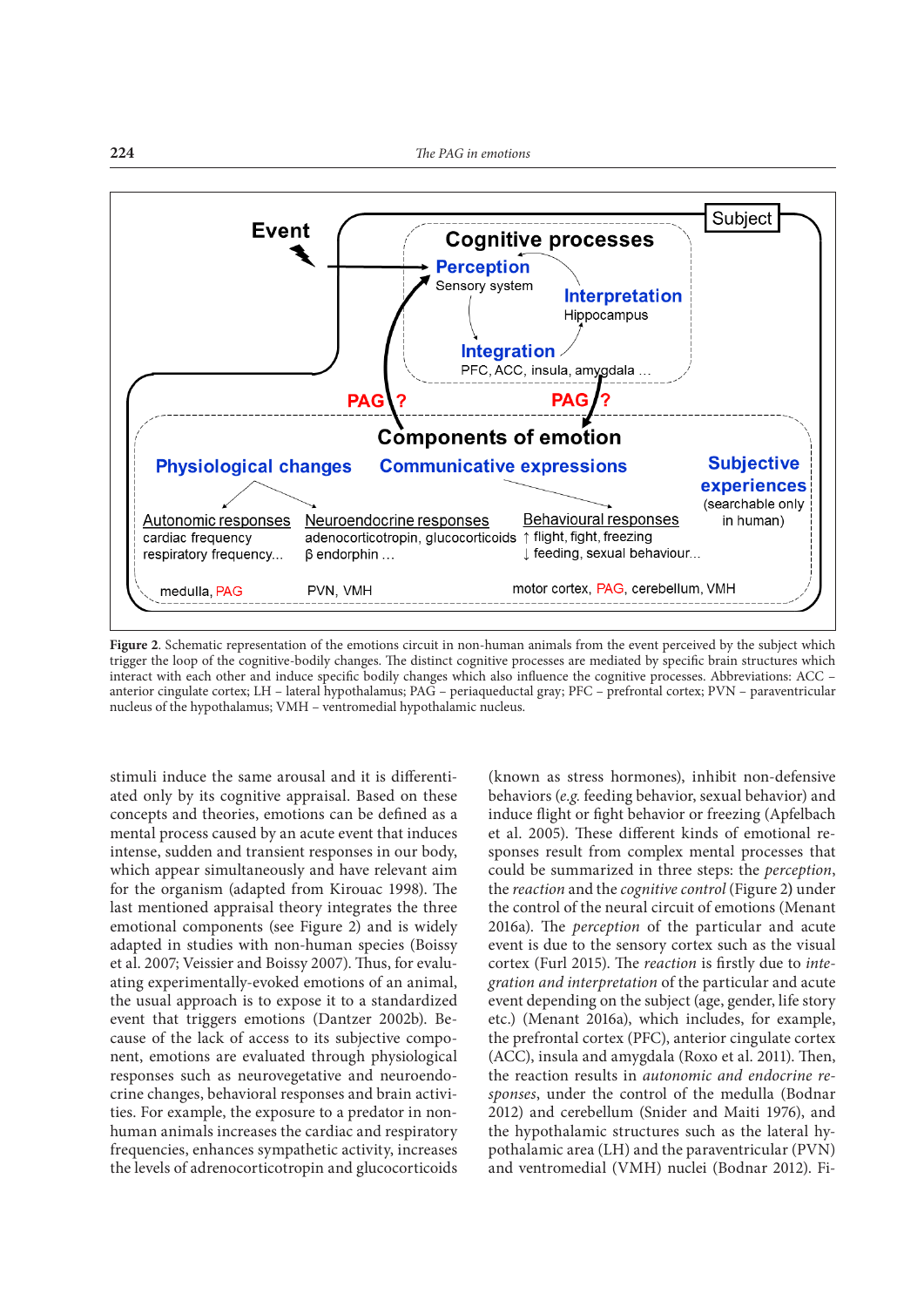

Figure 3. Comparison of the different theories for the generation of emotions. According to the James-Lange theory the perception of physical symptoms induces the feeling of different emotions at cortical level. According to the Cannon-Bard theory (also known as thalamic theory) interpretation of emotions at cortical level and physical changes occur simultaneously with the involvement of thalamus as an important relay site. The two-factor theory of emotions (also known as Schachter-Singer theory or appraisal theory) says that the feeling of emotions is the result of the perception of physical changes in our body in combination with our judgement of the situation based upon our past and present cognitive processes.

nally, the *cognitive control* is the step of reappraisal of the particular and acute event as well as the emotional responses, which can lead to the cessation of emotional reaction. This phase is under the control of higher brain structures such as the frontal cortex, the amygdala or the insula (Figure 2).

**Examining emotions.** In the experimental context, brain circuit of emotions can be studied in humans exposed to visual stimuli with different emotional valences (Paradiso et al. 1999) or in animals submitted to spontaneous acute and particular situation (Guesdon et al. 2015). It can also be studied in a conditioned situations (Phelps and LeDoux 2005). The principle is based on the fear from receiving a painful stimulus. Indeed, in fear conditioning, animals associate a conditioned stimulus (context or other neutral stimulus such as light, sound etc.) with an unconditioned stimulus (nociceptive stimulus such as footshock) to induce a conditioned response. By this way, it is possible to induce reproducible emotional

responses in the animal subjected to the conditioned stimulus. Using this experimental model, different strategies have been developed to identify and study the neuronal network of emotions, which overlaps with that of pain (Garcia-Larrea and Peyron 2013). In all of these experimental approaches the PAG has been identified as a player in the neuronal network of emotions. It is even noted that it is mainly implicated in negative emotional context (fear, panic, aggressive) (Bandler and Shipley 1994; Bandler et al. 2000; Vianna and Brandao 2003). In positive emotions the role of the PAG is mainly associated with its involvement in the vocal communication in accordance with the social context (Kyuhou and Gemba 1998) and could be inferred from its involvement in specific social behaviors (Lonstein et al. 1998; Adolphs 2001; Noriuchi et al. 2008; Shepherd and Freiwald 2018).

The aim of the present article is to summarize the data supporting the role the PAG in emotions, including the nociceptive component of pain and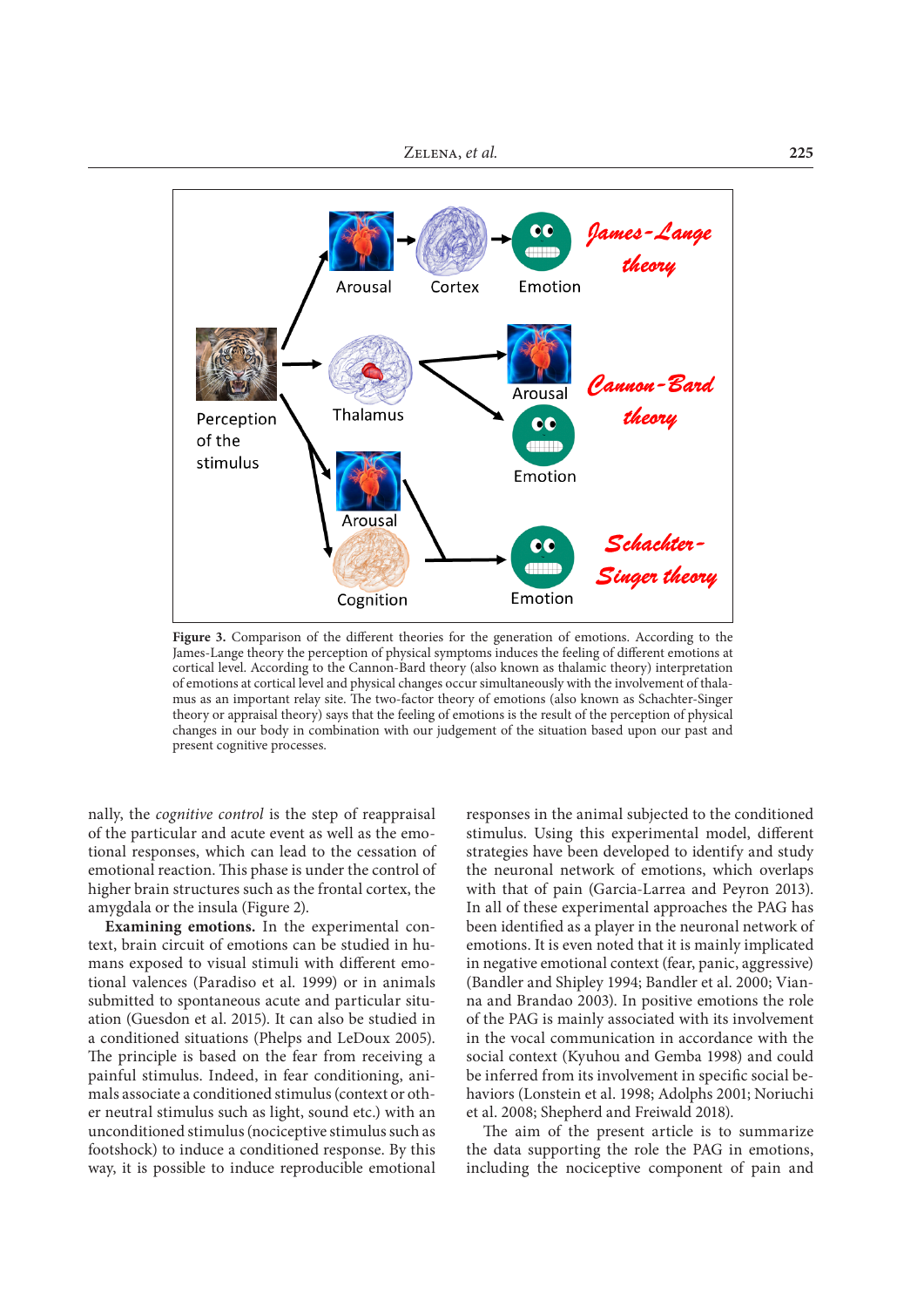its neurochemical factors. It should be noted that the role of the PAG could be reduced to stereotype responses and dependent on the descending projections to the brainstem and spinal cord (Motta et al. 2017) in accordance with its role in emotions-related motoric and neurovegetative responses. However, this point of view may need to be reevaluated based on the in vivo imaging studies describing the PAG activation in several complex cognitive processes related to emotions (Maddock et al. 2003; Noriuchi et al. 2008; Motta et al. 2017). Therefore, we aimed to pay a special attention to understand how MRI studies changed our view about the role of the PAG in emotions from being a passive executive brain area to being an active player in the appraisal.

#### **The periaqueductal gray (PAG) in emotions**

**Emotions-related motoric and neurovegetative responses to PAG manipulations.** First evidence of the motoric role of the midbrain area including the PAG has been described in cats by lesions altering the facio-vocal activity (Kelly et al. 1946), inducing mutism (Skultety 1958; Adametz and O'Leary 1959; Randall 1964) and increasing the hunting postures (Randall 1964). In another study, stimulation of the PAG decreased the blood pressure, induced bradycardia, and panting followed by apnoea in monkeys and cats (Turner 1954). In humans, studies have shown that the PAG stimulation could induce several physiological responses and subjective negatives experiences such as diffuse pain, the urge to urinate, fear (Nashold and Slaughter 1969), nausea, fright, piloerection (Hosobuchi 1987), distress, anxiety, and weeping (Tasker 1982), and feelings of apprehension (Young et al. 1985).

All the authors concluded that the variation of responses depended on the size and localization of the lesion or stimulation site inside the PAG. This observation is supported by complex anatomical and functional organization of this structure reported in several species (Menant et al. 2016b) and was the basic promise of the role of the PAG in coping style (Bandler and Shipley 1994; Bandler et al. 2000; Dampney 2018).

**The PAG and negative emotions.** The involvement of the PAG in negative emotions has been described in numerous reviews in relationship with functional effects (Bandler et al. 2000; Keay and Bandler 2002; Benarroch 2012) or neuroanatomical organization (Menant 2016a) and will be rapidly overviewed in this part in correlation with the PAG subdivisions

(Figure 4, middle part). Tachography studies using MRI supported the presence of four subdivisions in the human PAG similarly to the findings in animals (Ezra et al. 2015). The development of imaging techniques makes identification of functional subregion easier and lead to the conclusion that each subregion of the PAG may, both in human and non-human subjects, participate in distinct functional circuitry (Satpute et al. 2013).

In the *dorsal part of the PAG* (dPAG, including the dorsal and dorsolateral subdivisions), injections of excitatory amino acids (EAA), as the main stimulatory neurotransmitter, increased locomotion in rats (Morgan et al. 1998) and escape behavior in cats (Zhang et al. 1990) or decreased the tonic immobility duration in guinea pigs (Coutinho and Menescal-de-Oliveira 2010) (Figure 4, left side). This stimulation also induced deep and rapid breathing in cats (Subramanian et al. 2008), or modifications in some autonomic responses like decrease of the temperature in body extremities of rats (de Menezes et al. 2006). However, injection of EAA or deep brain stimulation in the dPAG had no effect on the mean arterial pressure in rats (de Menezes et al. 2006) and on the heart rate in humans (Pereira et al. 2010). As a summary, activation of the dPAG is sufficient to induce emotions-related autonomic and behavioral responses, however, the necessity of these subdivisions are not that clear. Indeed, although stimulation of the dPAG decreased the tonic immobility duration in guinea pigs (Coutinho and Menescal-de-Oliveira 2010) the lesion of this area did not modify the expression of freezing behavior in fear conditioned rats (Leman et al. 2003). Moreover, although the dPAG lesion decreased the basal blood pressure (Schenberg et al. 1995; Sampaio et al. 1999), its stimulation had no effect on the arterial pressure (de Menezes et al. 2006).

In the *ventral part of the PAG* (vPAG; including the lateral and ventrolateral subdivisions), stimulation and lesion induced opposite fear reactions. In more details, injections of EAA increased immobility in cats (Zhang et al. 1990), guinea pigs (Monassi et al. 1999; Coutinho and Menescal-de-Oliveira 2010) and rats (Morgan et al. 1998; Morgan and Carrive 2001), and lesions of the vPAG decreased freezing behaviour in rats exposed to a cat (De Oca et al. 1998) (Figure 4, left side). These results confirmed the sufficient and necessary involvement of the vPAG in fear responses. Moreover, injections of EAA in the vPAG induced abnormal pattern of breathing (apnoea), thought to be associated with emotions-related vocalizations in cats such as mew and hisses (Subramanian et al. 2008). This stimulation also modulated heart rate in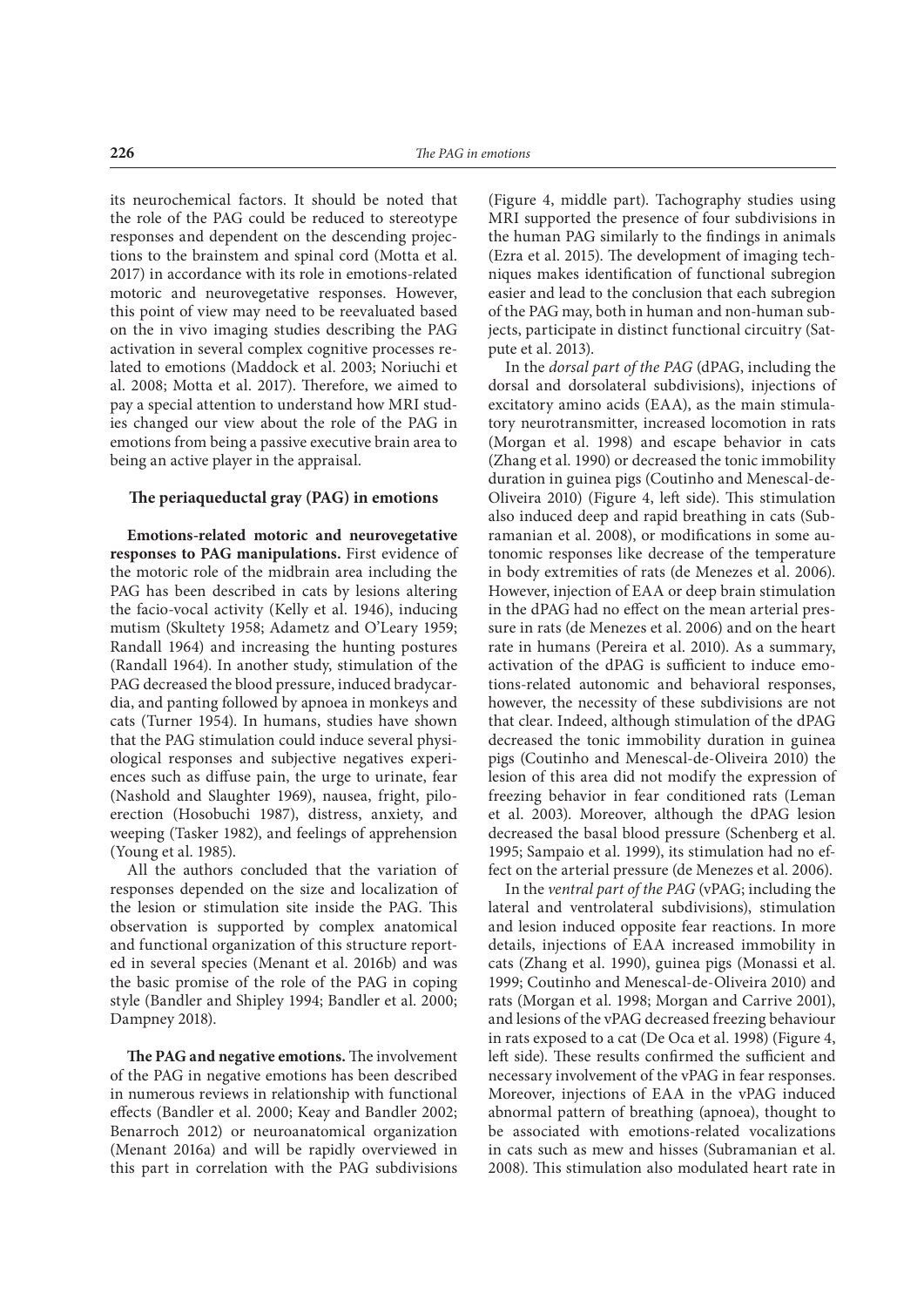

**Figure 4**. Schematic representation of the responses induced by the stimulation of the periaqueductal gray (PAG) subdivisions and its functional connections with the amygdala nucleus in fear and pain based upon rat brain. Some fear responses induced by the PAG is mediate by the GABAergic system from the basolateral nucleus of the amygdala, whereas some pain responses induced by the PAG is mediate by the opioidergic system from the central amygdalar nucleus. Abbreviations: Aq – Aqueduc of Sylvius; BLA – basolateral amygdalar nucleus; BM – basomedial amygdalar nucleus; CeA – central amygdalar nucleus; LA – lateral amygdalar nucleus; M – medial amygdalar nucleus; d – dorsal PAG; l – lateral PAG; dl – dorsolateral PAG; vl – ventrolateral PAG; DRN – dorsal raphe nucleus.

humans (Pereira et al. 2010) and rats (Morgan and Carrive 2001; Walker and Carrive 2003) without modifications of the mean blood pressure (Morgan and Carrive 2001).

The importance of the neuronal connections between the different subdivisions of the PAG has also been studied in fear. Although lesion of the ventral parts decreased the duration of freezing in fear conditioned test (De Oca et al. 1998), it did not influence the triggering and duration of the freezing behavior, respectively, after electrical and chemical (gammaaminobutyric acid (GABA) receptor antagonist) stimulation of the dPAG (Vianna et al. 2001). This result suggests that – despite existing anatomical connections (Jansen et al. 1998) – the vPAG does not influence the freezing behavior regulated by the dorsal parts. However, lesion of the dorsal parts increased the duration of the freezing in fear conditioned test and innate fear, suggesting that this part could inhibit the freezing behaviors through controlling the ventral parts (De Oca et al. 1998).

For studying the activation of specific PAG subdivisions, the technique of c-Fos (an immediate early gene, whose presence indicates cellular activation) immunochemistry was also used. Activation of the PAG during the fear conditioning supported its in-

volvement in negative feelings. Later freezing behavior in a previously fear associated context requires learning and memory. In this regard, the re-exposure of the rats to the context, where footshock was previously applied, induced c-Fos expression in their PAG, more precisely in the vPAG (Carrive et al. 1997), providing some support for the involvement of the PAG in emotions-related cognitive processes. Moreover, in fear conditioning test, rats expressed less freezing behaviors when they were lesioned in the vPAG after or before the training period (De Oca et al. 1998). Because the vPAG-lesioned rats are more sensitive to pain (Figure 4) and able to express freezing behavior in fear situations (exposition to a cat or to a new environment) (De Oca et al. 1998), the vPAG might be necessary for retrieval during learned fear. That is not the case for the dPAG, as rats lesioned in the dPAG before the training period expressed more freezing in the footshock associated context, but also when they were exposed to a cat (De Oca et al. 1998). Thus, the dPAG could regulate fear during innate negative events and not during memory recall. The different subdivisions of the PAG participate in different neuronal circuits supported by their specific anatomical connections with the rest of the brain (Menant 2016a), which can differ between species (Menant et al. 2018).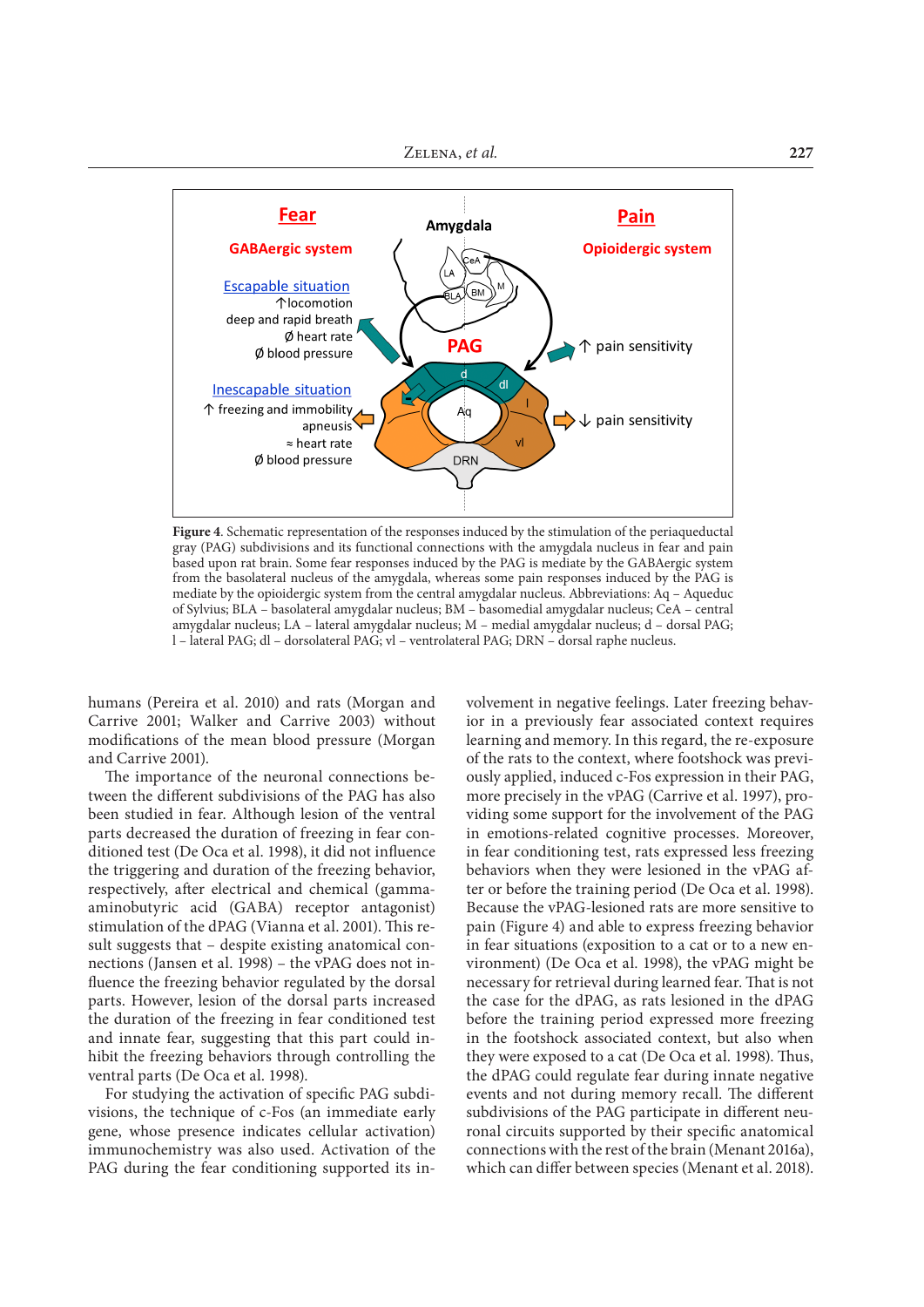Altogether, activation of the dPAG induces active responses, whereas the vPAG is responsible for immobility (Figure 4). As proposed by Bandler and co-workers (Bandler and Shipley 1994; Bandler et al. 2000; Benarroch 2012) the dPAG induces active coping strategies associated to escapable context and the vPAG is responsible for the passive coping strategies associated to unescapable context.

**The PAG and pain.** Emotions and pain are closely linked. Indeed, "pain contains emotional feelings" and the emotional context could influence the intensity of the pain sensation (Price 2002). The PAG plays a main role in the descending pain modulatory pathway since it receives projections from cortices (cingulate and insular), amygdala and hypothalamus and modulates the ascending pain transmission through its projections to the rostral ventromedial medulla (RVM) (Basbaum and Fields 1984; Loyd and Murphy 2009). As for emotional responses, the PAG subdivisions rather than the PAG as a whole have to be studied. Indeed, in rats, lesions of the dPAG increased the pain threshold, whereas lesions of the ventral parts decreased it after tonic, muscle pain-inducing intramuscular saline injection (Lei et al. 2014). In rodents, studies showed higher c-Fos expression in the vPAG after induction of a persistent (cutaneous and deep somatic) pain than after an intermittent (cutaneous) pain event. On the contrary, c-Fos expression was higher in the dPAG after induction of an intermittent than a persistent pain (Benarroch 2012); these two events being associated to an escapable and an inescapable situation, respectively (Figure 4, right side). At first glance, the PAG implication in pain modulation could be only due to descending information to the medulla and spinal cord.

However, using electrophysiological approach, the existence of reciprocal and short-latency interactions between the PAG and the sensory thalamus was reported, which modified the pain perception in male patients treated by deep brain stimulation (Wu et al. 2014). Human MRI studies confirmed the existence of ascending projections from the PAG using probabilistic tachography (Ezra et al. 2015). The additional knowledge obtained with this method was that despite the similarities in the columnar structure of the PAG there appears to be different patterns of cortical connectivity between humans and non-human animals. We recently described specific connections between the PAG areas and the rest of the brains in sheep that was different from other mammals (Menant et al. 2018). These differences could lead to alteration in the coping style, specific for each species

(prey, predator, territorial, gregarious etc.), considering the neuroethology of the cognitive function as it was proposed for friendship (Brent et al. 2014). Nevertheless, PAG subdivisions have afferent and efferent connections with PFC, cingulate cortex (Kyuhou and Gemba 1998) and amygdala (Hopkins and Holstege 1978; LeDoux et al. 1988; Oka et al. 2008), which are known to be involved in memory processes; and in an emotional context there is a correlation between the activation of all of these brain regions. This supports Schenberg's idea expressed during the symposium of the "Brazilian Society of Neuroscience and Behavior", that "in the PAG there seems to be great overlapping systems" (Blanchard et al. 2001).

Motta et al. (2017) described three distinct ascending neuronal networks from the PAG which might have a role in risk assessment, fear learning or motivational drive for appetitive seeking. In the later case the expressed behavior depended on social context, which suggest the PAG's involvement in positive emotions.

**The PAG and social behavior: involvement in positive emotions?** As seen in the introduction, the PAG is involved in the emission of vocalization in several animal species (Jurgens 1994), some of these vocalizations being specific to socio-emotional contexts of the behaviors (Jurgens 1994; Davis et al. 1996; Kyuhou and Gemba 1998). The involvement of the PAG in social behavior changes along the rostrocaudal axes rather than between ventral and dorsal parts (Satpute et al. 2013). For example, in guinea pigs, the electrical stimulation of the rostral part of the PAG induced "low whistle", known to be a separation call in this species, and the stimulation of the caudal part induced "purr", known to be a mating call (Kyuhou and Gemba 1998), both vocalizations associated with social contexts. In lactating rats, the electrolytic lesion of the caudal PAG modified several postures with socio-emotional behavioral consequences: decreased fear responses associated with increased attacks against male intruder; reduced sexual proceptivity and receptivity; and lead to ineffective nursing posture for milking ejection (Lonstein and Stern 1998; Lonstein et al. 1998). Using c-Fos immunohistochemistry activation of the caudal part of the PAG varied in accordance with the expression of maternal behaviors (suckling, kyphosis) (Lonstein and Stern 1997). Human electrophysiological measurements – recording differences between infant vocaland sound control-stimulation from the PAG – suggested that this structure allows rapid propagation of information with emotional valence (in this study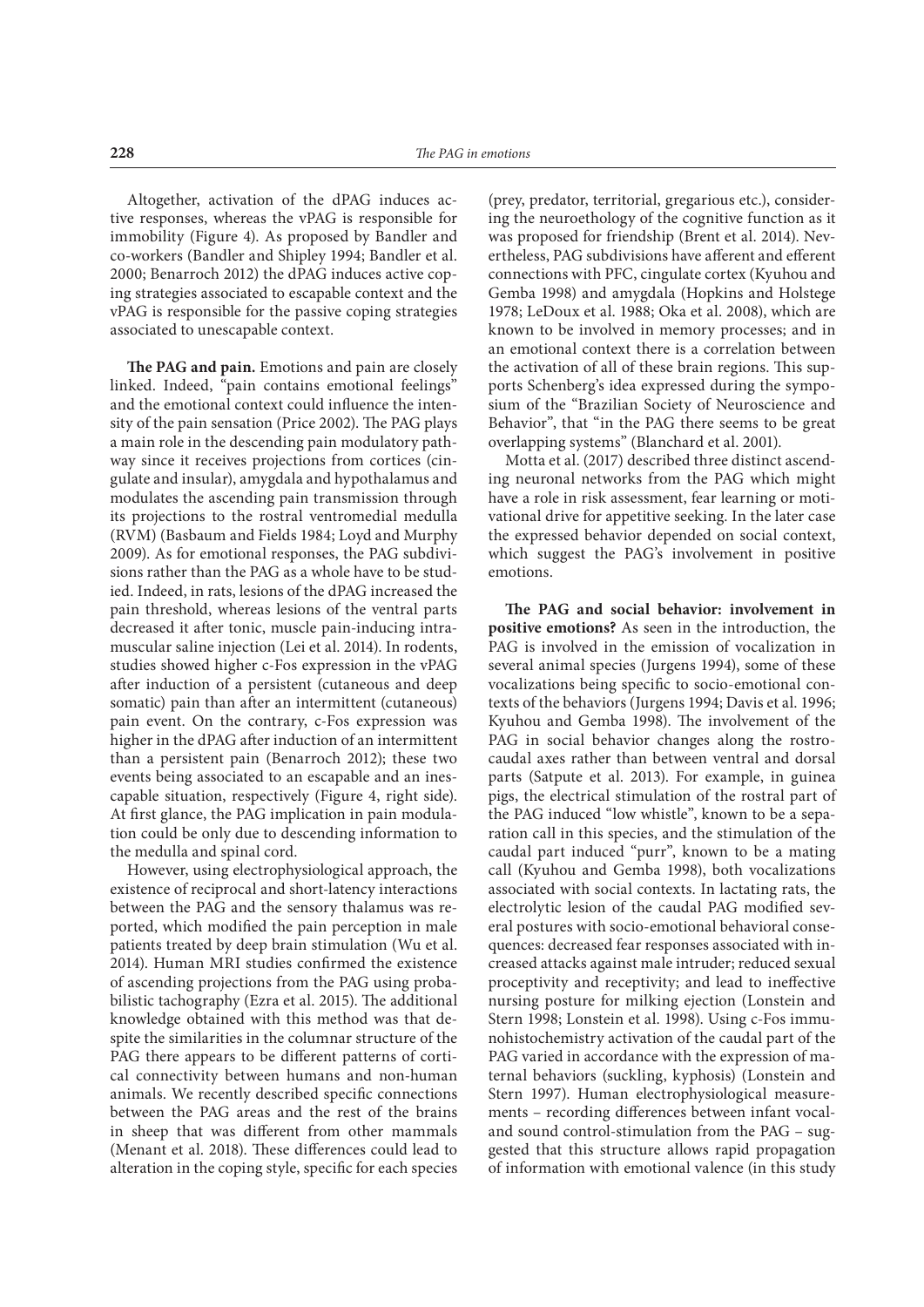from infant cues) through cortical and subcortical brain regions (Parsons et al. 2017). Because all these behavioral responses are necessary to establish social relationship with others (Levy 2002; Sebe et al. 2008; Gaudin et al. 2018), and because these social bonds are associated with positive emotional state, we suppose that the involvement of the PAG in emotions is not restricted to negative emotions.

## **Emotions-related neurochemical composition of the PAG**

It is essential to consider the neurochemical factors insight the PAG subdivisions.

The result of the chemical stimulations suggests that the **glutamatergic** system mediates the freezing responses associated to the dPAG (Vianna et al. 2001).

On the other hand, local **serotonin** (5-HT) (Clements et al. 1985) injections into the vPAG decreased nociception (Bartsch et al. 2004), whereas injections into the dPAG decreased defensive behavior in rats (Beckett and Marsden 1997; Sela et al. 2011; Campos et al. 2013) and anxiety-like behaviors in mice (Nunes-de-Souza et al. 2011). We can assume that these specific roles of the subdivisions maybe due to different inputs from emotionally relevant brain areas such as the hypothalamic nuclei (Saavedra et al. 1974), amygdala (Asan et al. 2013; Bombardi 2014) or PFC (de Almeida et al. 2008), rather than the divergent localization of receptors seen in the case of the opioidergic system.

Indeed, the deviating role of the PAG subdivisions in regulation of pain has been supported by the divergent presence of **opioids** such as β-endorphin (Pesini et al. 2001) and their receptors  $(\mu$  opioid receptor) (Moskowitz and Goodman 1985; Monteillet-Agius et al. 1998; Abbadie et al. 2000). The transcutaneous electrical nerve stimulation (TENS) is known to reduce pain sensitivity through the opioidergic system. Rats have been used to study the pain threshold after induction of knee joint inflammation in combination with reversible functional activation of the dPAG or vPAG. The results showed that during TENS the pain threshold of the injured rats is similar to the control rats when the dPAG is inactivated, but is lower when the vPAG is inactivated (DeSantana et al. 2009). In line with this idea, rats, which responded less to heat stimulation, expressed more β-endorphin in the vPAG (Laprairie and Murphy 2009). These results support the notion that analgesia is mediate by the opioidergic system in the vPAG (Monteillet-Agius et al. 1998; Abbadie et al. 2000; Wiedenmayer

and Barr 2000) (Figure 4), that is consistent with its high µ-receptor density in rats (Monteillet-Agius et al. 1998; Abbadie et al. 2000). Moreover, the opioid system of the PAG is also deeply involved in maternal behavior, since morphine injection in the rostral PAG disrupts maternal care in nulliparous rats (Moura et al. 2010), and dams exhibit different pattern of opioid receptors' expression in comparison with multiparous rats (Teodorov et al. 2011).

The **GABA**ergic system was studied in relation with the amygdala-PAG pathway to evaluate its importance in emotions (Figure 4, left side). Injection of muscimole (GABA-A receptor agonist) in any amygdala nucleus decreased the time of freezing behavior both after electrical stimulation of the dPAG and exposure to conditioned fear test (Martinez et al. 2006). Moreover, c-Fos expression was increased in all subdivisions of the PAG after injection of muscimole in the basolateral complex of the amygdala (BLA) when the animals were fear conditioned (Rea et al. 2011). These results suggest a functional connection between the PAG and the amygdala, which has anatomical background (Rizvi et al. 1991; Oka et al. 2008; Chiou et al. 2014). This later connection seems to be specific for fear, as injection of muscimole in the BLA did not inhibit the pain response to hindpaw formalin injection (Rea et al. 2011). Although we have to mention that the amygdala-PAG pathway might be also involved in pain in some extent, as in rats, injection of formalin in the hindpaw induced c-Fos expression in both the PAG and central nucleus of the amygdala (CeA), and the electrical stimulation of the CeA increased c-Fos expression in the PAG (Nakamura et al. 2013) (Figure 4, right side). However, as the afore mentioned formalin injection induced a higher density of β-endorphin cells in the vPAG (Nakamura et al. 2013), which was associated to pain reduction (Laprairie and Murphy 2009) we might assume that the pain response may be triggered not by GABAergic, but rather opioidergic pathways.

The **oxytocinergic (OT)** system is present in the PAG, which contains OT-fibres (Swanson and McKellar 1979; Roeling et al. 1993) and OT-receptors (Yoshimura et al. 1993; Freeman et al. 2014). This system – specifically in the caudal PAG – is important for the anxiolytic effect of the motherhood. For example, the injection of an OT-antagonist into the caudal PAG of lactating dams increased anxiety-related behaviors and low dose of OT in stressed dams reduced their anxiety (Figueira et al. 2008). In this specific socioemotional context of the motherhood, dams have to care for their pups and express defensive behavior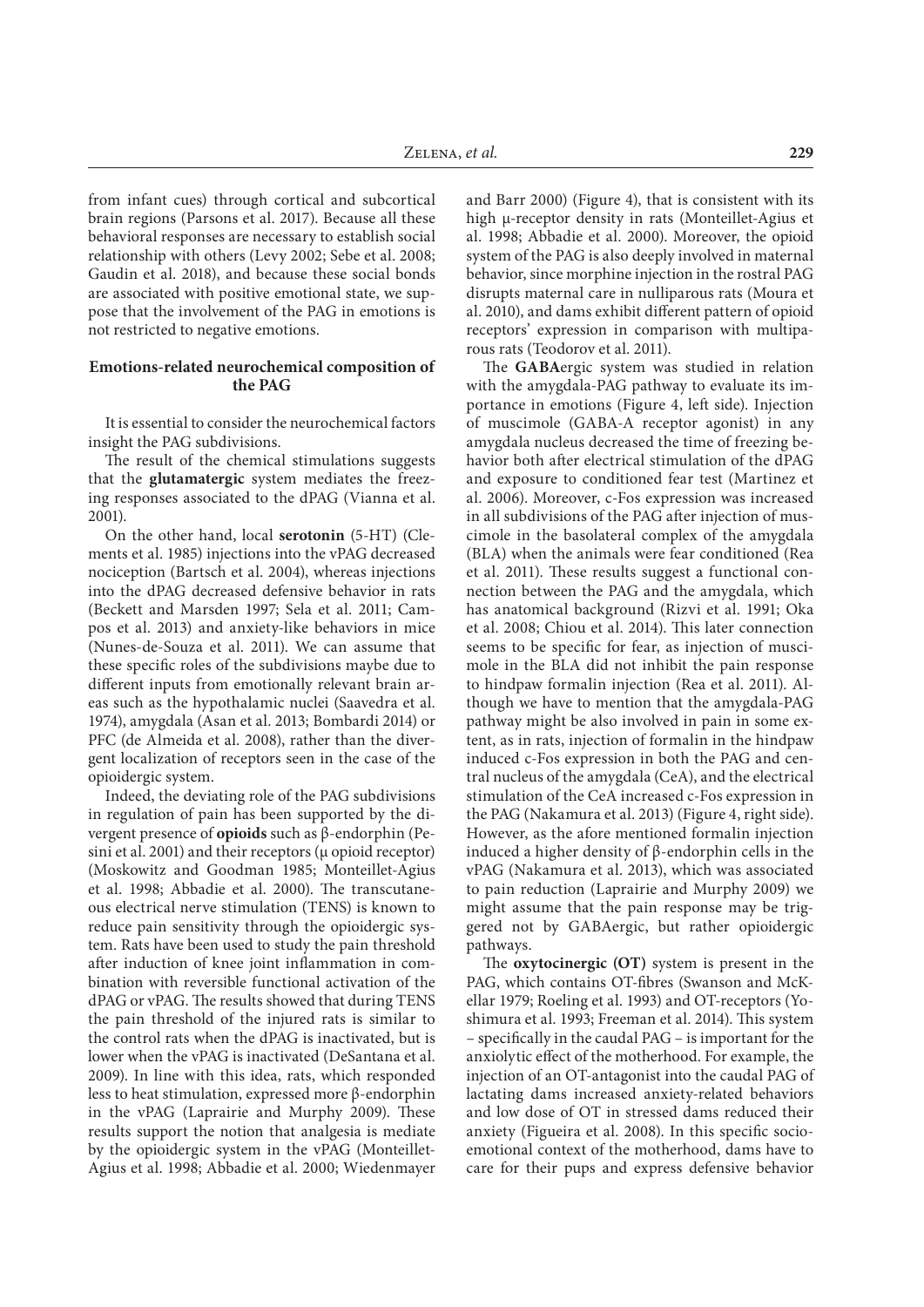against threats like e.g. predator. In these processes the PAG subdivisions have specific, albeit opposite roles (Sukikara et al. 2010).

In conclusion, as it seems essential to consider the PAG with its anatomical and functional connections for understanding its involvement in emotions, it is also necessary to consider the neurochemical factors of the PAG with special attention to the subdivisions.

## **Emotions and the PAG: How in vivo imaging changed our view?**

Given how we have defined the emotions and the paradigm used to study the neuronal network of emotions in animals, it is easy to understand that the subjective component of emotions cannot be studied due to the absence of verbalization in animals. Even humans are known to lie about their emotions, but at least they could be asked about their feelings. When we do this during in vivo measurements of brain activities, we can have deeper insight into the neuronal network of emotions, which cannot be obtain with any other method. The in vivo imagery also allowed to study the metabolism of brain structures using positron emission tomography (PET) scan, single photon emission computed tomography (SPECT), and magnetic resonance spectroscopy imaging (MRSI). Whereas the PET and SPECT methods required injections of radioactive tracers, MRSI does not. This makes the later method to be "unique tool to probe the biochemistry in vivo providing metabolic information non-invasively" (Osorio-Garcia et al. 2012). The development of high field strengths MRI machines and the design of the radio frequency coil improved the signal sensitivity of the MRSI method and allowed to distinguish small molecules (van der Graaf 2010) such as N-acetyl-aspartate, which is an indicator of brain pathology and pain (Baslow 2002). For example, using the 1H MRSI method in human, subjects with chronic daily headache had higher level of N-acetyl-aspartate-glutamate in the PAG than healthy subjects (Buonanotte et al. 2006), suggesting that the PAG could be involved in pain perception through the glutamatergic system. Animal studies may have suggested the involvement of glutamate in pain perception (Carstens et al. 1990), but for that invasive methods were necessary which might even influence the observed phenomenon. The MRSI method is the first tool, which allows the detection of neurochemical composition of a small structure like the PAG via a completely noninvasive way allowing its extensive use in human studies as well. Moreover,

the in vivo imaging is the only approach that allows to study the involvement of the PAG connections in complex cognitive processes occurred in emotions, pain or social behaviors.

**The PAG and negative emotions.** Watching negative images (Buhle et al. 2013) or anticipating an anxious speech (Wager et al. 2009) the PAG activity was increased in humans in association with increased heart rate confirming its involvement in the emotions-related motoric processes (Wager et al. 2009). However, using functional MRI (fMRI) it has been also shown that the activity of the PAG depends on the strength of the fear-inducing situations suggesting a more complex role. In humans, distal presence of a tarantula, an escapable situation, did not activate the PAG; however, its proximal presence, a nonescapable situation, increased its activity (Mobbs et al. 2007). Whereby, the situation was more inescapable, higher was the activity of the PAG (Mobbs et al. 2007), which reflected the distance of the threat (Mobbs et al. 2010) and the probability of the negative event (Mobbs et al. 2007) judged by cognitive processes involving the PAG.

The impact of the emotional state on force control was evaluated by behavioral responses in the same time as physiological markers and brain activation. Negative emotions facilitated the force control and concluded – in accordance with results of brain activation studies – that right frontal gyrus, amygdala, and PAG are key-regions to mediate this effect (Blakemore et al. 2016). Because the PAG is activated in pain and emotional context, patients were submitted to warm stimulation (low vs. high pain) and negative emotional images (negative vs. neutral). Higher PAG activation has been observed after high vs. low pain and after watching negative vs. neutral images, suggesting the involvement of the PAG in affective processes (Buhle et al. 2013). This idea is supported by brainstem (including PAG) activation during evaluation of pleasant words compared to neutral ones confirmed by fMRI (Maddock et al. 2003).

MRI studies in humans were able to separate PAG subregions related to different emotions, similarly as it has been found with other techniques in animals (Satpute et al. 2013). Emotionally aversive images activated the lateral parts of the PAG.

**The PAG and pain.** Several fMRI studies have reported that physical pain induced PAG activation regardless of the location of the induction site on the body [hand (Fairhurst et al. 2012; Buhle et al. 2013), somatic or visceral (Dunckley et al. 2005)] and the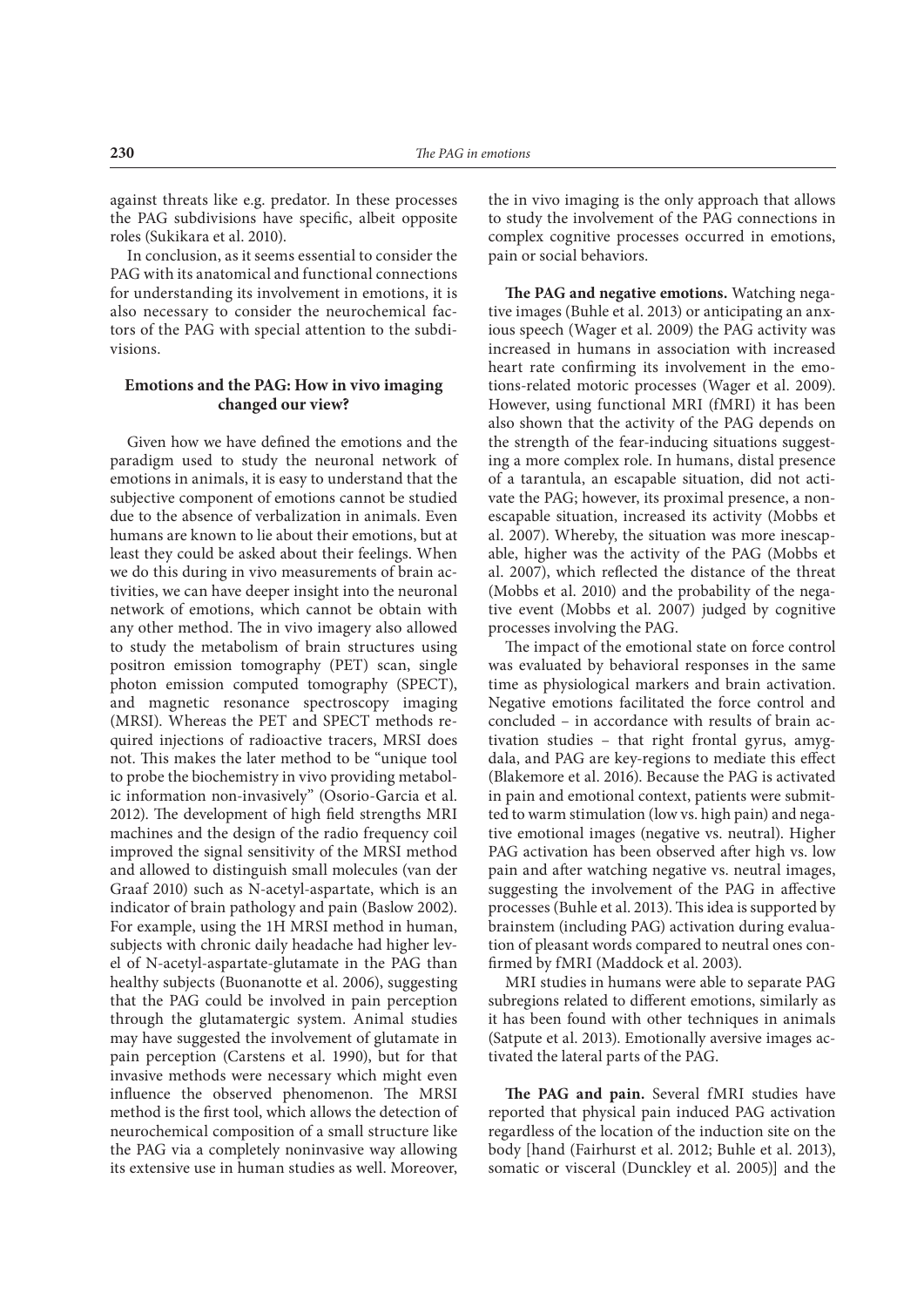characteristic of the stimulation [heat (Fairhurst et al. 2012; Buhle et al. 2013), electrical stimulation (Dunckley et al. 2005)].

In the aim to better understand the pain perception (La Cesa et al. 2014) and the management of pain in patients (Yu et al. 2017; Harper et al. 2018), anticipatory phenomenon and placebo effect have been studied and the PAG has been identified as an important player of these complex cognitive processes. Indeed, PAG activity increased not only when subjects received heat stimulation on their hand, but also when they were only warned and not stimulated (Fairhurst et al. 2007). Uncertainty specifically and potently increased pain, which was correlated with the activity of the PAG measured by fMRI (Yoshida et al. 2013). Thus, the PAG was activated during anticipation of a negative event (Roy et al. 2014) suggesting its involvement not only in analgesia, but also in the cognitive processes such as recalling events. The development of placebo effect would require learning and recall processes (Stewart-Williams and Podd 2004). Indeed, pain induction (thermal, shock or laser stimuli) led to placebo effect through modulation of the opioidergic–cholecystokininergic–dopaminergic pain network including the PAG (Benedetti et al. 2011). More precisely, placebo effect increased the PAG activity leading to an increased threshold of pain sensitivity, finally to less pain sensation. The PAG activity was correlated to other brain regions known to be involved in memory or pain such as the hypothalamus (Eippert et al. 2009), thalamus, ACC, insula (Wager et al. 2004; Bingel et al. 2006) and RVM (Eippert et al. 2009). Additionally, using MRI and tachography the functional connection between the above mentioned areas and the PAG was also confirmed (Ezra et al. 2015).

Altogether, in vivo imaging used in humans and interventional approaches performed in animals have demonstrated the importance of the PAG in negative affective contexts (negative emotions or pain). However, whereas animal researches demonstrated the PAG as a relay of cognitive information to the brainstem and spinal cord for stereotyped responses, in vivo imaging allowed considering the PAG as a structure involved in complex cognitive processes transmitting information to cortical levels. Interestingly, these approaches also allowed the reanalysis of the role of the PAG in the social cognition.

**The PAG and social cognition.** Social cognition could also be approached through examining empathy (Adolphs 2001). Empathy is conceptualized by a behavior, a personality dimension, and an experi-

enced emotions concept (Reynolds and Scott 1999) and could be seen at the interface of emotions and social cognition. Empathy is essential to inhibit aggressive behavior towards others and is seen as a prosocial rather than an antisocial behavior (Decety et al. 2010). In human, children viewing other in painful situation vs. non-painful situation, activation of the whole neuronal circuit of pain including the PAG could be observed (Decety et al. 2008). In adults submitted to similar protocols, introduction of a blame game component influenced the PAG activation (Decety et al. 2010) suggesting that the level of empathy is in correlation with the PAG activation. Because the PAG is also involved in aggressive behaviors (Depaulis et al. 1989; Bandler et al. 2000), it is interesting to report another study performed by Decety et al. (2009) showing others in pain (accidental or intentional), brain activation of adolescent with aggressive conduct disorders compared with healthy controls. All the subjects showed PAG activation after viewing accidental pain vs. no pain, whereas PAG activation did not differ between accidental or intentional pain. Moreover, no difference of PAG activation has been reported between adolescent with aggressive conducted disorders and healthy controls.

Social cognition encompasses different phenomena as social perception, social recognition, social communication, and social behaviors that may involve different brain structures and neuronal networks (Adolphs 2001; Brent et al. 2014). In this context, functional neural network of social communication has been examined by fMRI in macaque monkeys showing the involvement of the PAG (Shepherd and Freiwald 2018). In humans, mothers were exposed to video of their own child (or another one) submitted to a pleasant (playing) or distress (separation) situation. The study revealed activation of the PAG in mother viewing their own child vs. other child, whatever was the context (Noriuchi et al. 2008), indicating that the PAG could be involved in social object recognition or bond attachment. These results – together with other studies on animals showing the involvement of the PAG in maternal behaviors including defense (Moura et al. 2010; Sukikara et al. 2010; Klein et al. 2014; Barba-Muller et al. 2018) – support that the PAG might be viewed as an important brain structure of the caregiving parental brain (Young et al. 2017).

#### **Conclusions**

Taken together, the PAG is a brain structure coordinating not only motoric and autonomic neurovegetative outcomes, but it seems that is also involved in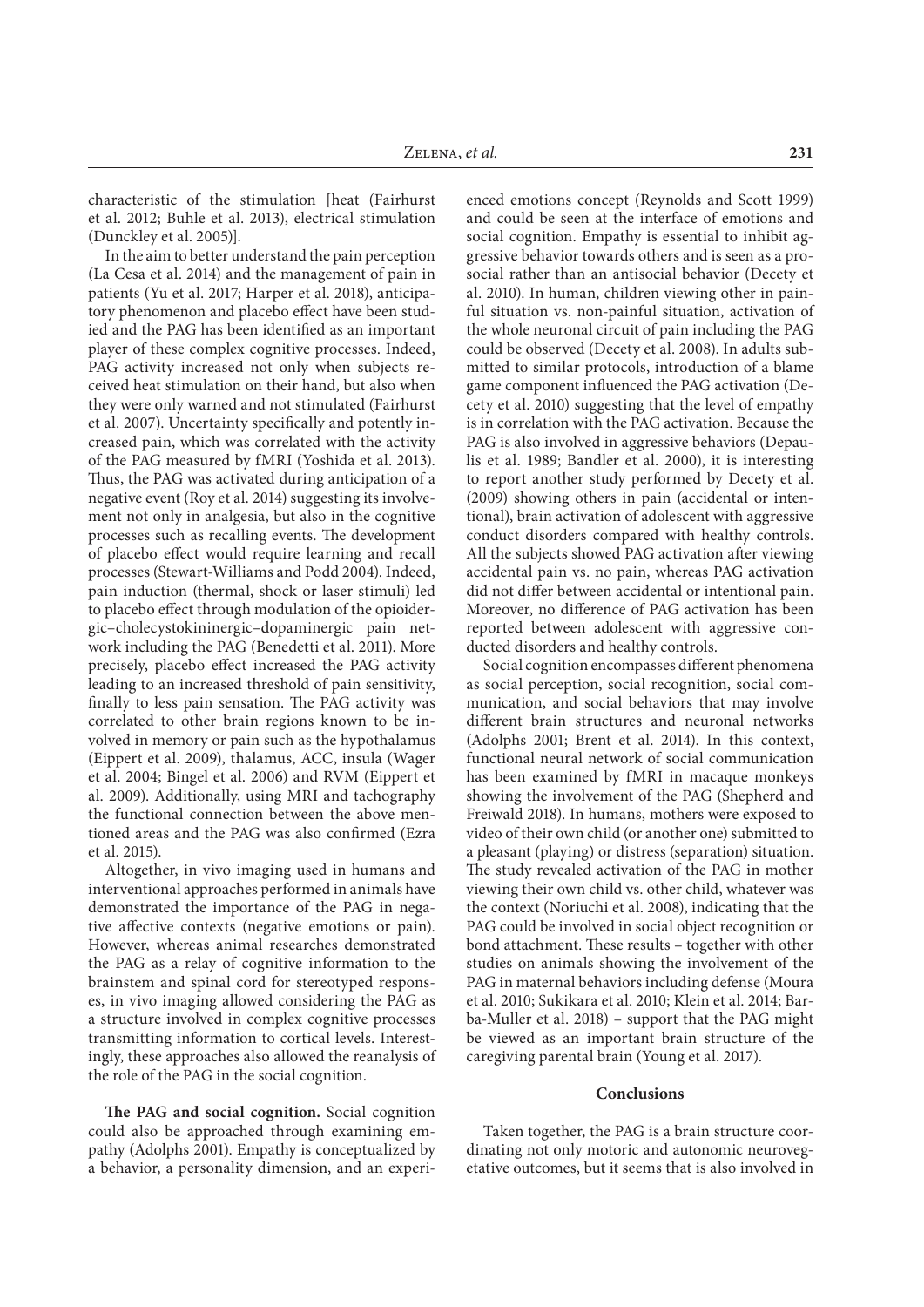a complex of cognitive processes. This is supported by its extensive anatomical and functional connections. The inclusion of MRI in these studies helped to change our view on the PAG that it is not only a passive executor but also an active participant in cognitive processes.

However, we should be aware of the differences between species and different animal models. Therefore, we have to consider pain, negative and positive emotions, and social cognition from an evolutionary point of view, as it has been proposed in the Research Domain Criteria (RDoC) system (Anderzhanova et

al. 2017). Thus, comparison of species is of particular importance to better describe and understand the brain and its role in the cognitive functions, as it has been reviewed in more and more papers [parental brain (Bales 2017); friendship (Brent et al. 2014)]. This requires thorough knowledge of the behavior of different species using ethological approaches and to explore anatomical (Menant et al. 2018) and functional (Najafi et al. 2017) connections of different brain structures with the help of MRI and to develop postprocessing tools to get a more comprehensive picture of the various species.

#### **References**

- Abbadie C, Pan YX, Pasternak GW. Differential distribution in rat brain of mu opioid receptor carboxy terminal splice variants MOR-1C-like and MOR-1-like immunoreactivity: evidence for region-specific processing. J Comp Neurol 419, 244–256, 2000.
- Adametz J, O'Leary JL. Experimental mutism resulting from periaqueductal lesions in cats. Neurology 9, 636–642, 1959.
- Adolphs R. The neurobiology of social cognition. Curr Opin Neurobiol 11, 231–239, 2001.
- Anderzhanova E, Kirmeier T, Wotjak CT. Animal models in psychiatric research: The RDoC system as a new framework for endophenotype-oriented translational neuroscience. Neurobiol Stress 7, 47–56, 2017.
- Apfelbach R, Blanchard CD, Blanchard RJ, Hayes RA, McGregor IS. The effects of predator odors in mammalian prey species: a review of field and laboratory studies. Neurosci Biobehav Rev 29, 1123–1144, 2005.
- Asan E, Steinke M, Lesch KP. Serotonergic innervation of the amygdala: targets, receptors, and implications for stress and anxiety. Histochem Cell Biol 139, 785–813, 2013.
- Bales KL. Parenting in Animals. Curr Opin Psychol 15, 93–98, 2017.
- Bandler R, Shipley MT. Columnar organization in the midbrain periaqueductal gray: modules for emotional expression? Trends Neurosci 17, 379–389, 1994.
- Bandler R, Keay KA, Floyd N, Price J. Central circuits mediating patterned autonomic activity during active vs. passive emotional coping. Brain Res Bull 53, 95–104, 2000.
- Barba-Muller E, Craddock S, Carmona S, Hoekzema E. Brain plasticity in pregnancy and the postpartum period: links to maternal caregiving and mental health. Arch Womens Ment Health 2018.
- Bartsch T, Knight YE, Goadsby PJ. Activation of 5-HT(1B/1D) receptor in the periaqueductal gray inhibits nociception. Ann Neurol 56, 371–381, 2004.
- Basbaum AI, Fields HL. Endogenous pain control systems: brainstem spinal pathways and endorphin circuitry. Annu Rev Neurosci 7, 309–338, 1984.
- Baslow MH. Evidence supporting a role for N-acetyl-L-aspartate as a molecular water pump in myelinated neurons in the central nervous system. An analytical review. Neurochem Int 40, 295–300, 2002.
- Beckett S, Marsden CA. The effect of central and systemic injection of the 5-HT1A receptor agonist 8-OHDPAT and the 5-HT1A receptor antagonist WAY100635 on periaqueductal grey-induced defence behaviour. J Psychopharmacol 11, 35–40, 1997.
- Benarroch EE. Periaqueductal gray: an interface for behavioral control. Neurology 78, 210–217, 2012.
- Benedetti F, Carlino E, Pollo A. How placebos change the patient's brain. Neuropsychopharmacology 36, 339–354, 2011.
- Bindra D. Emotion and behavior theory: current research in historical perspective. In Physiological Correlates of Emotion, Reed Elsevier. ed., Perry Black. Academic Press, USA, 1970.
- Bingel U, Lorenz J, Schoell E, Weiller C, Buchel C. Mechanisms of placebo analgesia: rACC recruitment of a subcortical antinociceptive network. Pain 120, 8–15, 2006.
- Blakemore RL, Rieger SW, Vuilleumier P. Negative emotions facilitate isometric force through activation of prefrontal cortex and periaqueductal gray. Neuroimage 124, 627–640, 2016.
- Blanchard C, Blanchard R, Fellous JM, Guimaraes FS, Irwin W, Ledoux JE, McGaugh JL, Rosen JB, Schenberg LC, Volchan E, Da Cunha C. The brain decade in debate: III. Neurobiology of emotion. Braz J Med Biol Res 34, 283–293, 2001.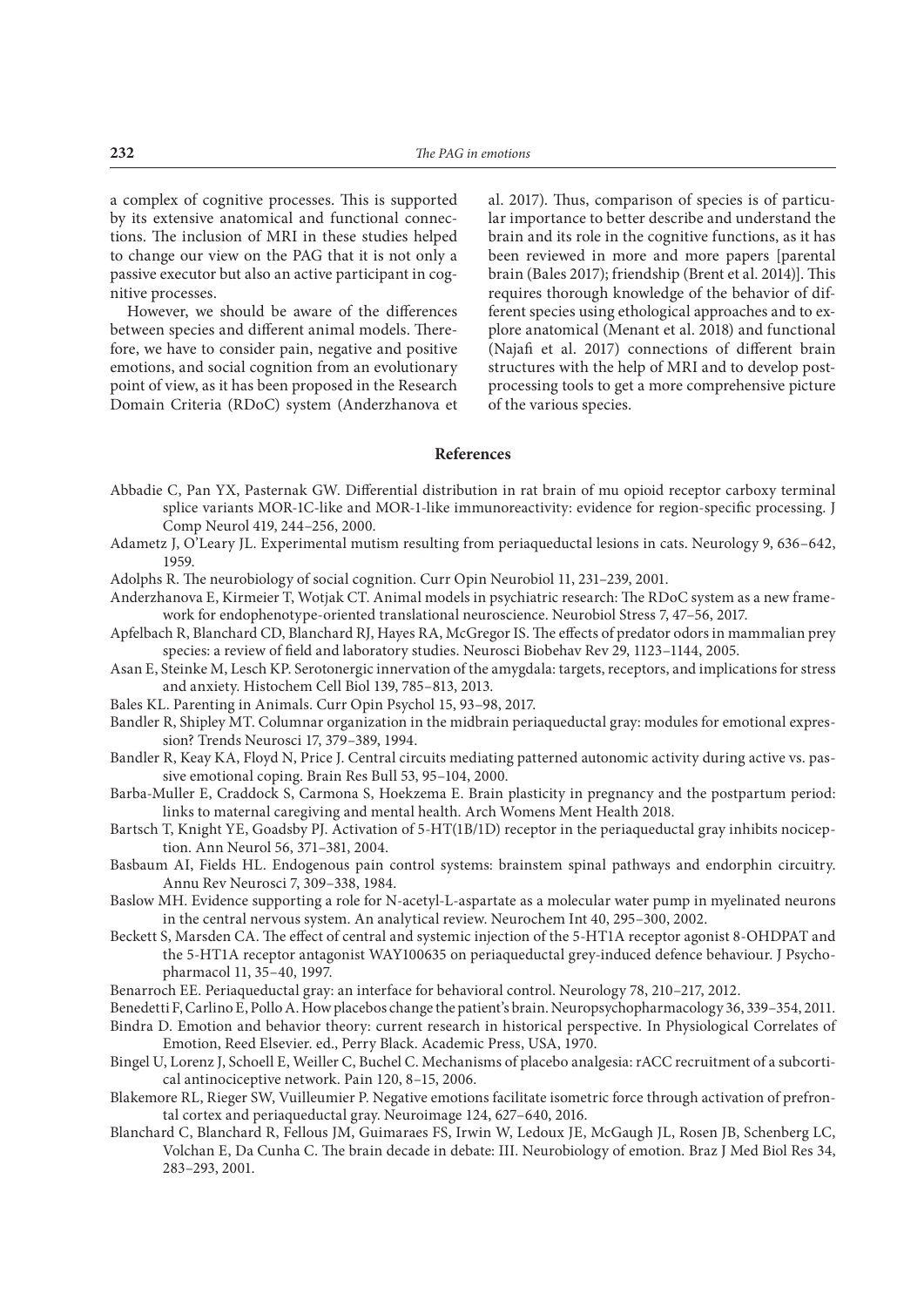Bodnar RJ. Endogenous opiates and behavior: 2011. Peptides 38, 463–522, 2012.

- Boissy A, Arnould C, Chaillou E, Desire L, Duvaux-Ponter C, Greiveldinger L, Leterrier C, Richard S, Roussel S, Saint-Dizier H, Meunier-Salaun MC, Valance D, Veissier I. Emotions and cognition: A new approach to animal welfare. Anim Welf 16, 37–43, 2007.
- Bombardi C. Neuronal localization of the 5-HT2 receptor family in the amygdaloid complex. Front Pharmacol 5, 68, 2014.
- Brent LJ, Chang SW, Gariepy JF, Platt ML. The neuroethology of friendship. Ann N Y Acad Sci 1316, 1–17, 2014.
- Buhle JT, Kober H, Ochsner KN, Mende-Siedlecki P, Weber J, Hughes BL, Kross E, Atlas LY, McRae K, Wager TD. Common representation of pain and negative emotion in the midbrain periaqueductal gray. Soc Cogn Affect Neurosci 8, 609–616, 2013.
- Buonanotte F, Schurrer C, Carpinella M, Surur A, Marangoni A, Palacio S, Forteza M, Fernandez R, Enders J. [Alteration of the antinociceptive systems in chronic daily headaches]. Rev Neurol 43, 263–267, 2006.
- Campos AC, de Paula Soares V, Carvalho MC, Ferreira FR, Vicente MA, Brandao ML, Zuardi AW, Zangrossi H Jr, Guimaraes FS. Involvement of serotonin-mediated neurotransmission in the dorsal periaqueductal gray matter on cannabidiol chronic effects in panic-like responses in rats. Psychopharmacology (Berl) 226, 13–24, 2013.
- Cannon WB. The James-Lange theory of emotions: A critical examination and an alternative theory. Am J Psychol 39, 106–124, 1927.
- Carrive P, Leung P, Harris J, Paxinos G. Conditioned fear to context is associated with increased Fos expression in the caudal ventrolateral region of the midbrain periaqueductal gray. Neuroscience 78, 165–177, 1997.
- Carstens E, Hartung M, Stelzer B, Zimmermann M. Suppression of a hind limb flexion withdrawal reflex by microinjection of glutamate or morphine into the periaqueductal gray in the rat. Pain 43, 105–112, 1990.
- Chiou RJ, Kuo CC, Yen CT. Comparisons of terminal densities of cardiovascular function-related projections from the amygdala subnuclei. Auton Neurosci 181, 21–30, 2014.
- Clements JR, Beitz AJ, Fletcher TF, Mullett MA. Immunocytochemical localization of serotonin in the rat periaqueductal gray: a quantitative light and electron microscopic study. J Comp Neurol 236, 60–70, 1985.
- Coutinho MR, Menescal-de-Oliveira L. Role of homocysteic acid in the guinea pig (Cavia porcellus) anterior cingulate cortex in tonic immobility and the influence of NMDA receptors on the dorsal PAG. Behav Brain Res 208, 237–242, 2010.
- Dampney R. Emotion and the cardiovascular system: Postulated role of inputs from the medial prefrontal cortex to the dorsolateral periaqueductal gray. Front Neurosci 12, 343, 2018.
- Dantzer R. Les emotions. Presses Universitaires de France,"Que sais-je?", 2002a.
- Dantzer R. Can farm animal welfare be understood without taking into account the issues of emotion and cognition? J Anim Sci 80, E1–E9, 2002b.
- Darwin C. The Expression of the Emotions in Man and Animals. 1872.
- Davis PJ, Zhang SP, Winkworth A, Bandler R. Neural control of vocalization: respiratory and emotional influences. J Voice 10, 23–38, 1996.
- de Almeida J, Palacios JM, Mengod G. Distribution of 5-HT and DA receptors in primate prefrontal cortex: implications for pathophysiology and treatment. Prog Brain Res 172, 101–115, 2008.
- Decety J, Michalska KJ, Akitsuki Y. Who caused the pain? An fMRI investigation of empathy and intentionality in children. Neuropsychologia 46, 2607–2614, 2008.
- Decety J, Michalska KJ, Akitsuki Y, Lahey BB. Atypical empathic responses in adolescents with aggressive conduct disorder: a functional MRI investigation. Biol Psychol 80, 203–211, 2009.
- Decety J, Echols S, Correll J. The blame game: the effect of responsibility and social stigma on empathy for pain. J Cogn Neurosci 22, 985–997, 2010.
- de Menezes RC, Zaretsky DV, Fontes MA, DiMicco JA. Microinjection of muscimol into caudal periaqueductal gray lowers body temperature and attenuates increases in temperature and activity evoked from the dorsomedial hypothalamus. Brain Res 1092, 129–137, 2006.
- De Oca BM, DeCola JP, Maren S, Fanselow MS. Distinct regions of the periaqueductal gray are involved in the acquisition and expression of defensive responses. J Neurosci 18, 3426–3432, 1998.
- Depaulis A, Bandler R, Vergnes M. Characterization of pretentorial periaqueductal gray matter neurons mediating intraspecific defensive behaviors in the rat by microinjections of kainic acid. Brain Res 486, 121–132, 1989.
- DeSantana JM, Da Silva LF, De Resende MA, Sluka KA. Transcutaneous electrical nerve stimulation at both high and low frequencies activates ventrolateral periaqueductal grey to decrease mechanical hyperalgesia in arthritic rats. Neuroscience 163, 1233–1241, 2009.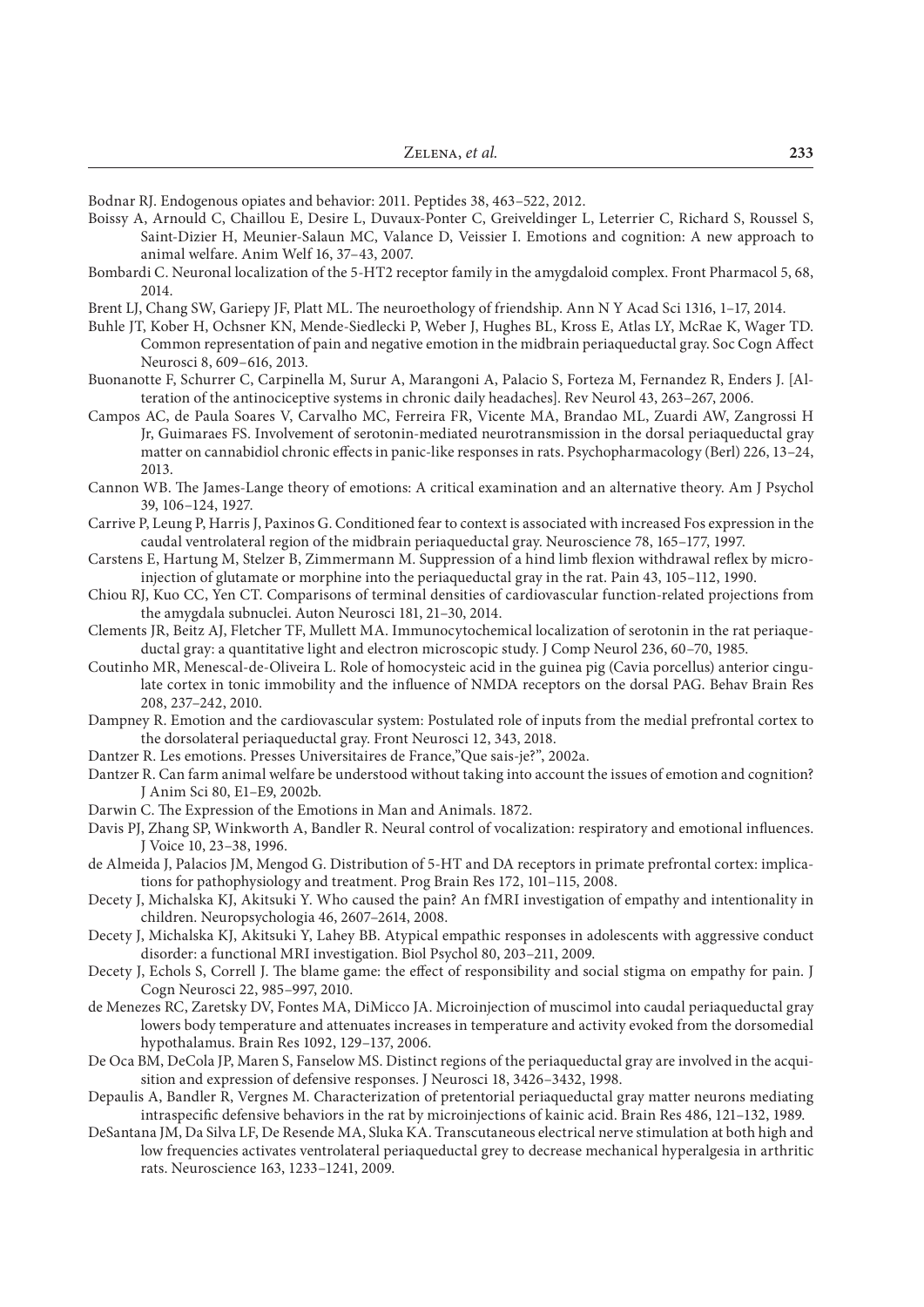- Dunckley P, Wise RG, Fairhurst M, Hobden P, Aziz Q, Chang L, Tracey I. A comparison of visceral and somatic pain processing in the human brainstem using functional magnetic resonance imaging. J Neurosci 25, 7333–7341, 2005.
- Eippert F, Bingel U, Schoell ED, Yacubian J, Klinger R, Lorenz J, Buchel C. Activation of the opioidergic descending pain control system underlies placebo analgesia. Neuron 63, 533–543, 2009.
- Ezra M, Faull OK, Jbabdi S, Pattinson KT. Connectivity-based segmentation of the periaqueductal gray matter in human with brainstem optimized diffusion MRI. Hum Brain Mapp 36, 3459–3471, 2015.
- Fairhurst M, Wiech K, Dunckley P, Tracey I. Anticipatory brainstem activity predicts neural processing of pain in humans. Pain 128, 101–110, 2007.
- Fairhurst M, Fairhurst K, Berna C, Tracey I. An fMRI study exploring the overlap and differences between neural representations of physical and recalled pain. PLoS One 7, e48711, 2012.
- Farmer DG, Bautista TG, Jones SE, Stanic D, Dutschmann M. The midbrain periaqueductal grey has no role in the generation of the respiratory motor pattern, but provides command function for the modulation of respiratory activity. Respir Physiol Neurobiol 204, 14–20, 2014.
- Faull OK, Jenkinson M, Clare S, Pattinson KT. Functional subdivision of the human periaqueductal grey in respiratory control using 7 tesla fMRI. Neuroimage 113, 356–364, 2015.
- Figueira RJ, Peabody MF, Lonstein JS. Oxytocin receptor activity in the ventrocaudal periaqueductal gray modulates anxiety-related behavior in postpartum rats. Behav Neurosci 122, 618–628, 2008.
- Freeman SM, Walum H, Inoue K, Smith AL, Goodman MM, Bales KL, Young LJ. Neuroanatomical distribution of oxytocin and vasopressin 1a receptors in the socially monogamous coppery titi monkey (Callicebus cupreus). Neuroscience 273, 12–23, 2014.
- Furl N. Structural and effective connectivity reveals potential network-based influences on category-sensitive visual areas. Front Hum Neurosci 9, 253, 2015.
- Garcia-Larrea L, Peyron R. Pain matrices and neuropathic pain matrices: a review. Pain 154 (Suppl 1), S29–S43, 2013.
- Gaudin S, Chaillou E, Wycke MA, Cornilleau F, Moussu C, Calandreau L, Laine AL, Nowak R. All bonds are not alike: A psychoendocrine evaluation of infant attachment. Dev Psychobiol 60, 90–103. 2018.
- Gregg TR, Siegel A. Brain structures and neurotransmitters regulating aggression in cats: implications for human aggression. Prog Neuropsychopharmacol Biol Psychiatry. 25, 91–140, 2001.
- Guesdon V, Meurisse M, Chesneau D, Picard S, Levy F, Chaillou E. Behavioral and endocrine evaluation of the stressfulness of single-pen housing compared to group-housing and social isolation conditions. Physiol Behav 147, 63–70, 2015.
- Harper DE, Ichesco E, Schrepf A, Hampson JP, Clauw DJ, Schmidt-Wilcke T, Harris RE, Harte SE. Resting functional connectivity of the periaqueductal gray is associated with normal inhibition and pathological facilitation in conditioned pain modulation. J Pain 19, 635 e1-635 e15, 2018.
- Holstege G, Huynh HK. Brain circuits for mating behavior in cats and brain activations and de-activations during sexual stimulation and ejaculation and orgasm in humans. Horm Behav 59, 702–707, 2011.
- Hopkins DA, Holstege G. Amygdaloid projections to the mesencephalon, pons and medulla oblongata in the cat. Exp Brain Res 32, 529–547, 1978.
- Hosobuchi Y. Dorsal periaqueductal gray-matter stimulation in humans. Pacing Clin Electrophysiol 10, 213–216, 1987.
- Jansen AS, Farkas E, Mac Sams J, Loewy AD. Local connections between the columns of the periaqueductal gray matter: a case for intrinsic neuromodulation. Brain Res 784, 329–336, 1998.
- Jurgens U. The role of the periaqueductal grey in vocal behaviour. Behav Brain Res 62, 107–117, 1994.
- Keay KA, Bandler R. Distinct central representations of inescapable and escapable pain: observations and speculation. Exp Physiol 87, 275–279, 2002.
- Kelly AH, Beaton LE, Magoun HW. A midbrain mechanism for facio-vocal activity. J Neurophysiol 9, 181–189, 1946. Kirouac G. Cognition et emotions. Les presses de l'universite Laval, 223, 1998.
- Klein MO, Cruz Ade M, Machado FC, Picolo G, Canteras NS, Felicio LF. Periaqueductal gray mu and kappa opioid receptors determine behavioral selection from maternal to predatory behavior in lactating rats. Behav Brain Res 274, 62–72, 2014.
- Kyuhou S, Gemba H. Two vocalization-related subregions in the midbrain periaqueductal gray of the guinea pig. Neuroreport 9, 1607–1610, 1998.
- La Cesa S, Tinelli E, Toschi N, Di Stefano G, Collorone S, Aceti A, Francia A, Cruccu G, Truini A, Caramia F. fMRI pain activation in the periaqueductal gray in healthy volunteers during the cold pressor test. Magn Reson Imaging 32, 236–240, 2014.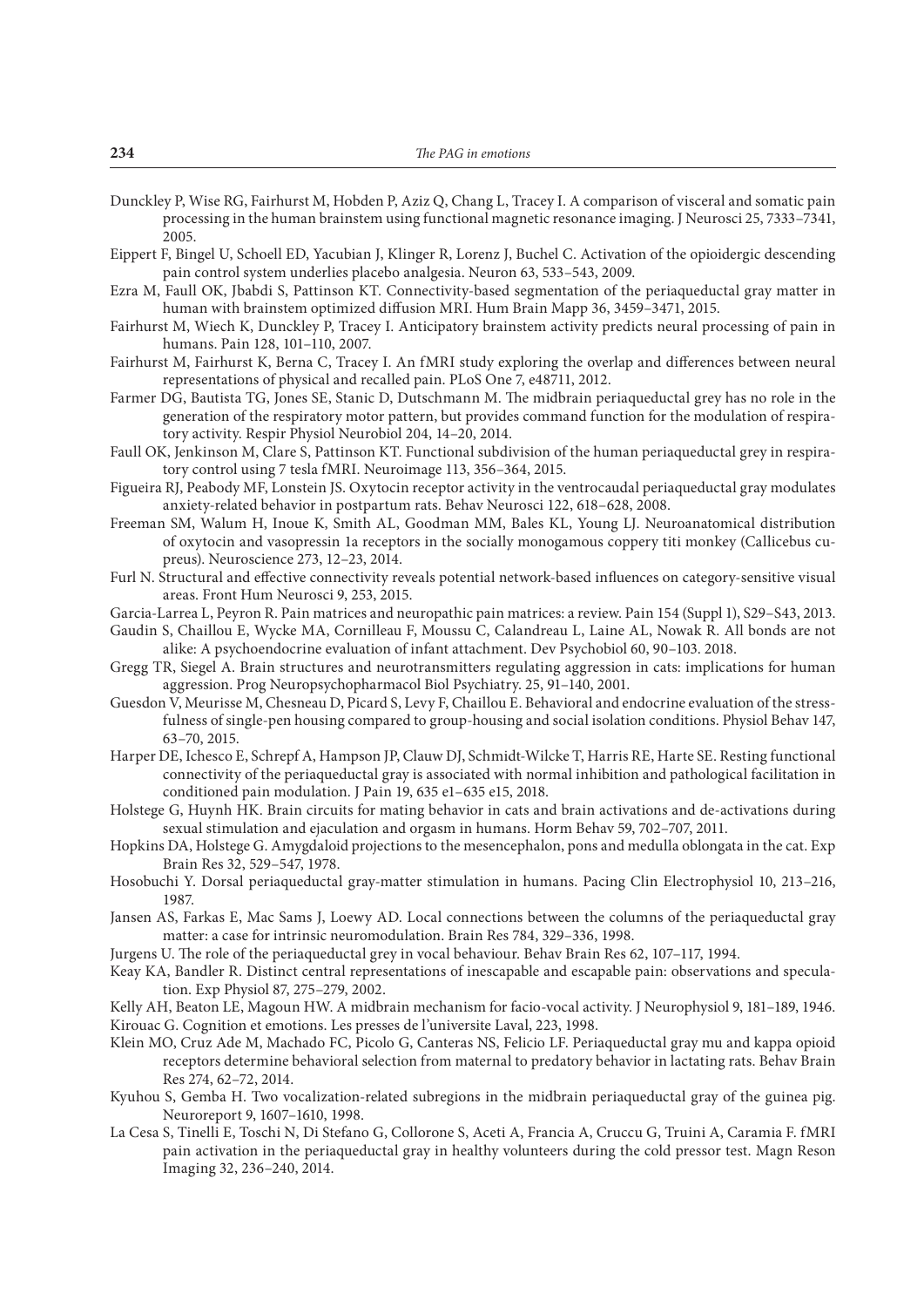Laprairie JL, Murphy AZ. Neonatal injury alters adult pain sensitivity by increasing opioid tone in the periaqueductal gray. Front Behav Neurosci 3, 31, 2009.

LeDoux JE, Iwata J, Cicchetti P, Reis DJ. Different projections of the central amygdaloid nucleus mediate autonomic and behavioral correlates of conditioned fear. J Neurosci 8, 2517–2529, 1988.

Lei J, Sun T, Lumb BM, You HJ. Roles of the periaqueductal gray in descending facilitatory and inhibitory controls of intramuscular hypertonic saline induced muscle nociception. Exp Neurol 257, 88–94, 2014.

- Leman S, Dielenberg RA, Carrive P. Effect of dorsal periaqueductal gray lesion on cardiovascular and behavioural responses to contextual conditioned fear in rats. Behav Brain Res 143, 169–176, 2003.
- Leventhal H, Scherer K. The relationship of emotion to cognition: A functional approach to a semantic controversy. Cogn Emot 1, 3–28, 1987.
- Leventhal H, Patrick-Miller L. Emotions and physical illness: Causes and indicators of vulnerability. Handbook of Emotions, 2nd ed. M. Lewis & J. M. Haviland-Jones, New York, Guilford Press, 2000.
- Levy F. Neurobiological mechanisms involved in recognition of olfactory signature of the young in sheep. J Soc Biol 196, 77–83, 2002.

Linnman C, Borsook D. Completing the Pain Circuit: Recent Advances in Imaging Pain and Inflammation beyond the Central Nervous System. Rambam Maimonides Med J 4, e0026, 2013.

- Lonstein JS, Stern JM. Somatosensory contributions to c-fos activation within the caudal periaqueductal gray of lactating rats: effects of perioral, rooting, and suckling stimuli from pups. Horm Behav 32, 155–166, 1997.
- Lonstein JS, Stern JM. Site and behavioral specificity of periaqueductal gray lesions on postpartum sexual, maternal, and aggressive behaviors in rats. Brain Res 804, 21–35, 1998.
- Lonstein JS, Simmons DA, Stern JM. Functions of the caudal periaqueductal gray in lactating rats: kyphosis, lordosis, maternal aggression, and fearfulness. Behav Neurosci 112, 1502–1518, 1998.
- Loyd DR, Murphy AZ. The role of the periaqueductal gray in the modulation of pain in males and females: are the anatomy and physiology really that different? Neural Plast 2009, 462879, 2009.
- Maddock RJ, Garrett AS, Buonocore MH. Posterior cingulate cortex activation by emotional words: fMRI evidence from a valence decision task. Hum Brain Mapp 18, 30–41, 2003.
- Martinez RC, de Oliveira AR, Brandao ML. Conditioned and unconditioned fear organized in the periaqueductal gray are differentially sensitive to injections of muscimol into amygdaloid nuclei. Neurobiol Learn Mem 85, 58–65, 2006.
- Mauss IB, Robinson MD. Measures of emotion: A review. Cogn Emot 23, 209–237, 2009.
- McNaughton N. Biology and Emotion (Problems in the Behavioural Sciences). Cambridge, Cambridge University Press, 1989.
- Menant O, Andersson F, Zelena D, Chaillou E. The benefits of magnetic resonance imaging methods to extend the knowledge of the anatomical organisation of the periaqueductal gray in mammals. J Chem Neuroanat 77, 110–120, 2016a.
- Menant O, Destrez A, Deiss V, Boissy A, Delagrange P, Calandreau L, Chaillou E. Regulation des emotions chez l'animal d'elevage : focus sur les acteurs neurobiologiques. INRA Prod Anim 29, 241–254, 2016b.
- Menant O, Prima MC, Morisse M, Cornilleau F, Moussu C, Gautier A, Blanchon H, Meurisse M, Delagrange P, Tillet Y, Chaillou E. First evidence of neuronal connections between specific parts of the periaqueductal gray (PAG) and the rest of the brain in sheep: placing the sheep PAG in the circuit of emotion. Brain Struct Funct 223, 3297–3316, 2018.
- Mobbs D, Petrovic P, Marchant JL, Hassabis D, Weiskopf N, Seymour B, Dolan RJ, Frith CD. When fear is near: threat imminence elicits prefrontal-periaqueductal gray shifts in humans. Science 317, 1079–1083, 2007.
- Mobbs D, Yu R, Rowe JB, Eich H, FeldmanHall O, Dalgleish T. Neural activity associated with monitoring the oscillating threat value of a tarantula. Proc Natl Acad Sci U S A 107, 20582–20586, 2010.
- Monassi CR, Leite-Panissi CR, Menescal-de-Oliveira L. Ventrolateral periaqueductal gray matter and the control of tonic immobility. Brain Res Bull 50, 201–218, 1999.
- Monteillet-Agius G, Fein J, Anton B, Evans CJ. ORL-1 and mu opioid receptor antisera label different fibers in areas involved in pain processing. J Comp Neurol 399, 373–383, 1998.
- Morgan MM, Whitney PK, Gold MS. Immobility and flight associated with antinociception produced by activation of the ventral and lateral/dorsal regions of the rat periaqueductal gray. Brain Res 804, 159–166, 1998.
- Morgan MM, Carrive P. Activation of the ventrolateral periaqueductal gray reduces locomotion but not mean arterial pressure in awake, freely moving rats. Neuroscience 102, 905–910, 2001.
- Moskowitz AS, Goodman RR. Autoradiographic analysis of mu1, mu2, and delta opioid binding in the central nervous system of C57BL/6BY and CXBK (opioid receptor-deficient) mice. Brain Res 360, 108–116, 1985.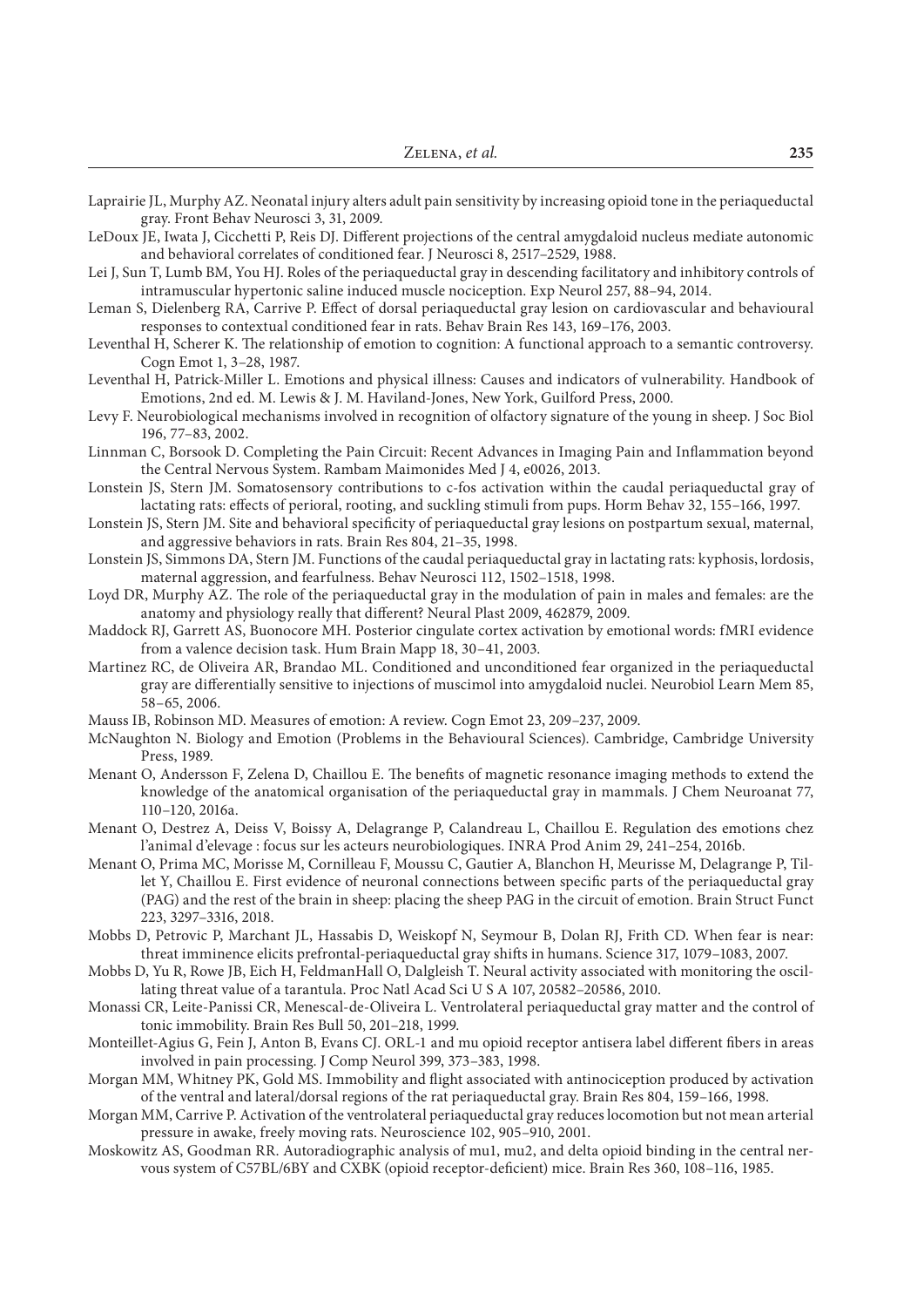Motta SC, Carobrez AP, Canteras NS. The periaqueductal gray and primal emotional processing critical to influence complex defensive responses, fear learning and reward seeking. Neurosci Biobehav Rev 76, 39–47, 2017.

Moura LM, Canteras NS, Sukikara MH, Felicio LF. Morphine infusions into the rostrolateral periaqueductal gray affect maternal behaviors. Braz J Med Biol Res 43, 899–905, 2010.

- Najafi M, Kinnison J, Pessoa L. Dynamics of Intersubject Brain Networks during Anxious Anticipation. Front Hum Neurosci 11, 552, 2017.
- Nakamura T, Tomida M, Yamamoto T, Ando H, Takamata T, Kondo E, Kurasawa I, Asanuma N. The endogenous opioids related with antinociceptive effects induced by electrical stimulation into the amygdala. Open Dent J 7, 27–35, 2013.
- Nashold BS Jr., Slaughter DG. Effects of stimulating or destroying the deep cerebellar regions in man. J Neurosurg 31, 172–186, 1969.
- Noriuchi MY, Kikuchi Y, Senoo A. The functional neuroanatomy of maternal love: mother's response to infant's attachment behaviors. Biol Psychiatry 63, 415–423, 2008.
- Nunes-de-Souza V, Nunes-de-Souza R, Rodgers RJ, Canto-de-Souza A. Blockade of 5-HT(2) receptors in the periaqueductal grey matter (PAG) abolishes the anxiolytic-like effect of 5-HT(1A) receptor antagonism in the median raphe nucleus in mice. Behav Brain Res 225, 547–553, 2011.
- O'Connell LA, Hofmann HA. The vertebrate mesolimbic reward system and social behavior network: a comparative synthesis. J Comp Neurol 519, 3599–5639, 2011.
- Oka T, Tsumori T, Yokota S, Yasui Y. Neuroanatomical and neurochemical organization of projections from the central amygdaloid nucleus to the nucleus retroambiguus via the periaqueductal gray in the rat. Neurosci Res 62, 286–298, 2008.
- Osorio-Garcia MI, Croitor Sava AR, Sima DM, Nielsen FU, Himmelreich U, Van Huffel S. Quantification Improvements of 1H MRS Signals. In: Magnetic Resonance Spectroscopy (Ed. Dong-Hyun Kim), pp. 3–28, IntechOpen, London, 2012.
- Paradiso S, Johnson DL, Andreasen NC, O'Leary DS, Watkins GL, Ponto LL, Hichwa RD. Cerebral blood flow changes associated with attribution of emotional valence to pleasant, unpleasant, and neutral visual stimuli in a PET study of normal subjects. Am J Psychiatry 156, 1618–1629, 1999.
- Parsons CE, Young KS, Stein A, Kringelbach ML. Intuitive parenting: understanding the neural mechanisms of parents' adaptive responses to infants. Curr Opin Psychol 15, 40–44, 2017.
- Pereira EA, Lu G, Wang S, Schweder PM, Hyam JA, Stein JF, Paterson DJ, Aziz TZ, Green AL. Ventral periaqueductal grey stimulation alters heart rate variability in humans with chronic pain. Exp Neurol 223, 574–581, 2010.
- Pesini P, Pego-Reigosa R, Tramu G, Covenas R. Distribution of alpha-neoendorphin immunoreactivity in the diencephalon and the brainstem of the dog. J Chem Neuroanat 22, 251–262, 2001.
- Phelps EA, LeDoux JE. Contributions of the amygdala to emotion processing: from animal models to human behavior. Neuron 48, 175–187, 2005.
- Price DD. Central neural mechanisms that interrelate sensory and affective dimensions of pain. Mol Interv 2, 392– 403, 339, 2002.
- Randall WL. The behavior of cats (Felis catus L.) with lesions in the caudal midbrain region. Behaviour 23, 107–134, 1964.
- Rea K, Roche M, Finn DP. Modulation of conditioned fear, fear-conditioned analgesia, and brain regional c-Fos expression following administration of muscimol into the rat basolateral amygdala. J Pain 12, 712–721, 2011.
- Reynolds WJ, Scott B. Empathy: a crucial component of the helping relationship. J Psychiatr Ment Health Nurs 6, 363–370, 1999.
- Rizvi TA, Ennis M, Behbehani MM, Shipley MT. Connections between the central nucleus of the amygdala and the midbrain periaqueductal gray: topography and reciprocity. J Comp Neurol 303, 121–131, 1991.
- Roeling TA, Veening JG, Peters JP, Vermelis ME, Nieuwenhuys R. Efferent connections of the hypothalamic "grooming area" in the rat. Neuroscience 56, 199–225, 1993.
- Roxo MR, Franceschini PR, Zubaran C, Kleber FD, Sander JW. The limbic system conception and its historical evolution. ScientificWorldJournal 11, 2428–2441, 2011.
- Roy M, Shohamy D, Daw N, Jepma M, Wimmer GE, Wager TD. Representation of aversive prediction errors in the human periaqueductal gray. Nat Neurosci 17, 1607–1612, 2014.
- Russell J, Mahrabian A. Evidence for a Three-Factor Theory of Emotions. J Res Pers 11, 273–294, 1977.
- Saavedra JM, Palkovits M, Brownstein MJ, Axelrod J. Serotonin distribution in the nuclei of the rat hypothalamus and preoptic region. Brain Res 77, 157–165, 1974.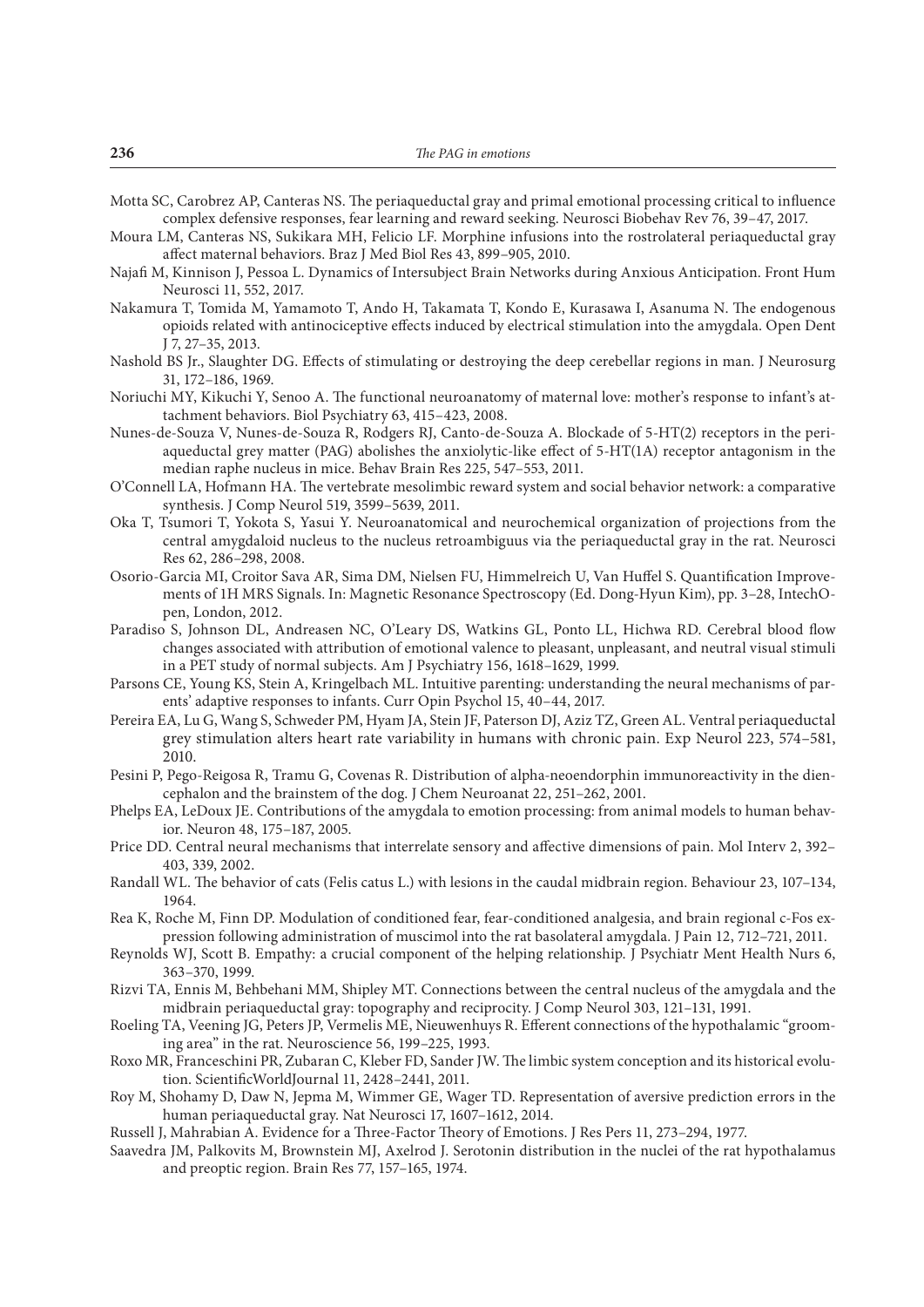- Sampaio KN, Mauad H, Biancardi VC, Barros JL, Amaral FT, Schenberg LC, Vasquez EC. Cardiovascular changes following acute and chronic chemical lesions of the dorsal periaqueductal gray in conscious rats. J Auton Nerv Syst 76, 99–107, 1999.
- Satpute AB, Wager TD, Cohen-Adad J, Bianciardi M, Choi JK, Buhle JT, Wald LL, Barrett LF. Identification of discrete functional subregions of the human periaqueductal gray. Proc Natl Acad Sci U S A, 110, 17101–17106, 2013.
- Schachter S, Singer JE. Cognitive, social, and physiological determinants of emotional state. Psychol Rev 69, 379–399, 1962.
- Schenberg LC, Brandao CA, Vasquez EC. Role of periaqueductal gray matter in hypertension in spontaneously hypertensive rats. Hypertension 26, 1125–1128, 1995.
- Sebe F, Aubin T, Boue A, Poindron P. Mother-young vocal communication and acoustic recognition promote preferential nursing in sheep. J Exp Biol 211, 3554–3562, 2008.
- Shepherd SV, Freiwald WA. Functional networks for social communication in the Macaque Monkey. Neuron 99, 413–420, e3, 2018.
- Sela VR, Biesdorf C, Ramos DH, Zangrossi H Jr, Graeff FG, Audi EA. Serotonin-1A receptors in the dorsal periaqueductal gray matter mediate the panicolytic-like effect of pindolol and paroxetine combination in the elevated T-maze. Neurosci Lett 495, 63–66, 2011.
- Skultety FM. The behavioral effects of destructive lesions of the periaqueductal gray matter in adult cats. J Comp Neurol 110, 337–365, 1958.
- Snider RS, Maiti A. Cerebellar contributions to the Papez circuit. J Neurosci Res 2, 133–146, 1976.
- Stewart-Williams S, Podd J. The placebo effect: dissolving the expectancy versus conditioning debate. Psychol Bull 130, 324–340, 2004.
- Stone E, Coote JH, Allard J, Lovick TA. GABAergic control of micturition within the periaqueductal grey matter of the male rat. J Physiol 589, 2065–2078, 2011.
- Subramanian HH, Balnave RJ, Holstege G. The midbrain periaqueductal gray control of respiration. J Neurosci 28, 12274–12283, 2008.
- Sukikara MH, Mota-Ortiz SR, Baldo MV, Felicio LF, Canteras NS. The periaqueductal gray and its potential role in maternal behavior inhibition in response to predatory threats. Behav Brain Res 209, 226–233, 2010.
- Swanson LW, McKellar S. The distribution of oxytocin- and neurophysin-stained fibers in the spinal cord of the rat and monkey. J Comp Neurol 188, 87–106, 1979.
- Takasaki A, Hui M, Sasaki M. Is the periaqueductal gray an essential relay center for the micturition reflex pathway in the cat? Brain Res 1317, 108–115, 2010.
- Tasker RR. Identification of pain processing systems by electrical stimulation of the brain. Hum Neurobiol 1, 261– 272, 1982.
- Teodorov E, Bernardi MM, Ferrari MF, Fior-Chadi DR, Felicio LF. Plasticity of opioid receptors in the female periaqueductal gray: multiparity-induced increase in the activity of genes encoding for mu and kappa receptors and a post-translational decrease in delta receptor expression. J Mol Neurosci 43, 175–181, 2011.
- Turner EA. Cerebral control of respiration. Brain 77, 448–486, 1954.
- van der Graaf M. In vivo magnetic resonance spectroscopy: basic methodology and clinical applications. Eur Biophys J 39, 527–540, 2010.
- Veissier I, Boissy A. Stress and welfare: two complementary concepts that are intrinsically related to the animal's point of view. Physiol Behav 92, 429–433, 2007.
- Vianna DML, Graeff FG, Landeira-Fernandez J, Brandao ML. Lesion of the ventral periaqueductal gray reduces conditioned fear but does not change freezing by stimulation of the dorsal periaqueductal gray. Learn Mem 8, 164–169, 2001.
- Vianna DM, Brandao ML. Anatomical connections of the periaqueductal gray: specific neural substrates for different kinds of fear. Braz J Med Biol Res 36, 557–566, 2003.
- Wager TD, Rilling JK, Smith EE, Sokolik A, Casey KL, Davidson RJ, Kosslyn SM, Rose RM, Cohen JD. Placeboinduced changes in FMRI in the anticipation and experience of pain. Science 303, 1162–1167, 2004.
- Wager TD, van Ast VA, Hughes BL, Davidson ML, Lindquist MA, Ochsner KN. Brain mediators of cardiovascular responses to social threat, part II: Prefrontal-subcortical pathways and relationship with anxiety. Neuroimage 47, 836–851, 2009.
- Walker P, Carrive P. Role of ventrolateral periaqueductal gray neurons in the behavioral and cardiovascular responses to contextual conditioned fear and poststress recovery. Neuroscience 116, 897–912, 2003.
- Wiedenmayer CP, Barr GA. Mu opioid receptors in the ventrolateral periaqueductal gray mediate stress-induced analgesia but not immobility in rat pups. Behav Neurosci 114, 125–136, 2000.